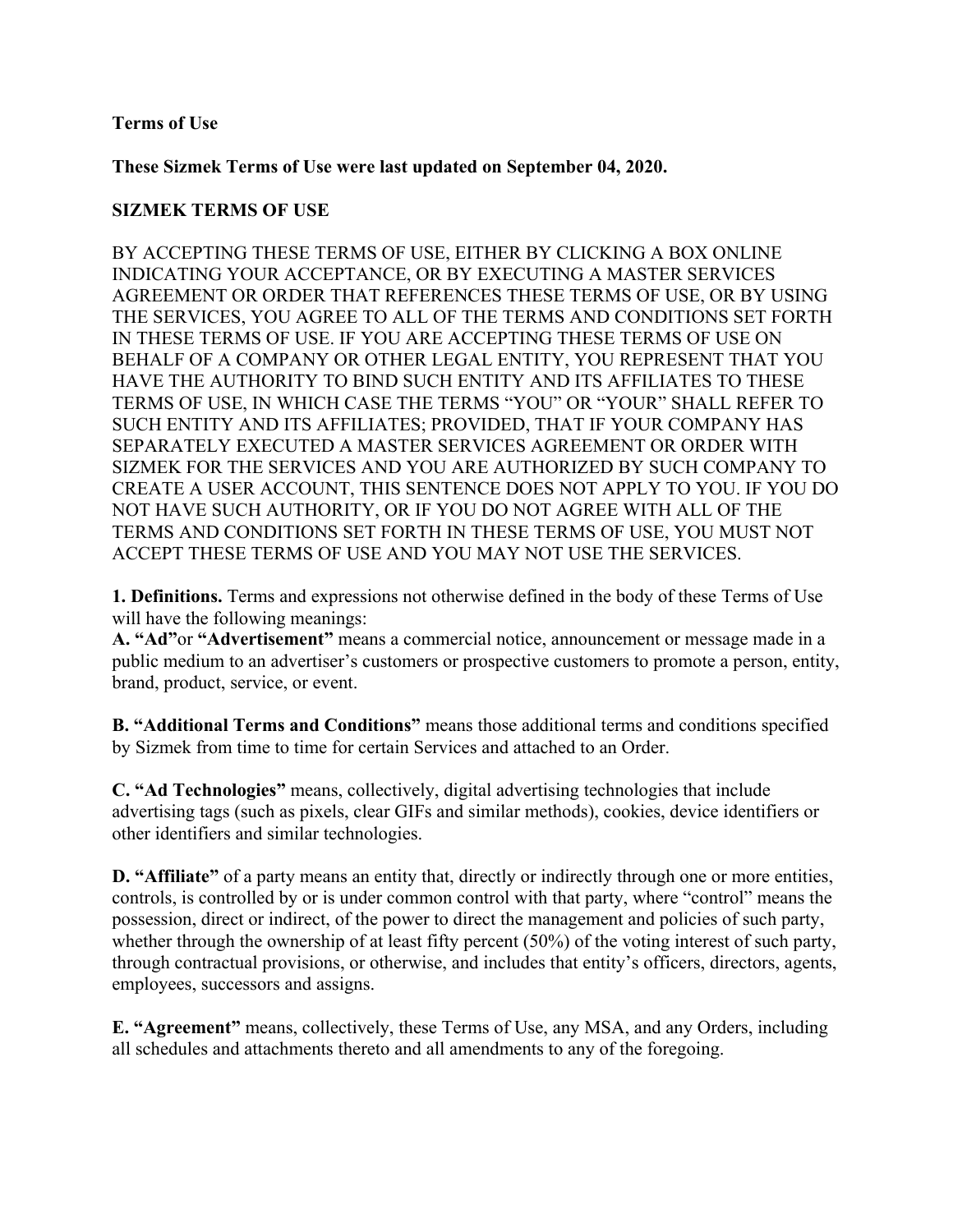**F. "Customer"**, **"you"**and **"your"** means the organization(s) identified in the MSA or the applicable Order, who is responsible for payment to Sizmek.

**G. "Customer Data"** means, other than Non-Proprietary Data, all campaign data collected by Sizmek hereunder on behalf of or received from Customer, its advertisers or the agencies representing Customer, including any data, information, or materials that Customer, its Affiliates, or any third party vendors or partners on Customer's behalf may disclose or submit to Sizmek and any and all Customer Reports; provided, Customer Data does not include Non-Proprietary Data or other data or information that Sizmek receives outside of its performance of the Services for Customer, even if such information is identical to a portion of data comprising Customer Data. References to Customer Data include Customer Personal Data (as defined in Section 6.2) unless Customer Personal Data is specifically excluded.

**H. "Customer Material(s)"** means any Advertisement, creative, content, data, information or material of any kind created, managed, or delivered by or on behalf of Customer or its Third Party Users using the Services, and includes, without limitation, any creative works, content, data, information, media plan or material of any kind referenced by or accessed via an Advertisement, such as by a URL or other method.

**I. "Customer Report"** means any report or summary prepared for Customer in connection with the Services containing information—including IP addresses and pseudonymous data with cookie ID, user ID, Device ID, mobile ID, or other persistent identifier(s) —about user activity or engagement with Advertisements or Site Content.

**J. "Fees"** means the fees or rates for the use of the Services as set forth in each Order.

**K. "GDPR"** means the European General Data Protection Regulation (Regulation (EU) 2016/679) and any implementation or successor thereof.

**L.** "**GDPR Agreement**" means (where applicable) the GDPR Addendum or a separately executed GDPR agreement between Sizmek and Customer or its Affiliates that pertains to the Services.

**M. "Intellectual Property Rights"** means all rights including future rights in inventions, patents, designs, copyrights, trademarks, service marks, databases and topography rights (whether or not any of those is registered and including applications for registration of the foregoing, renewals, extensions, continuations, divisions and reissues) together with all trade secrets, know-how and all rights or forms of protection of a similar nature or having equivalent or similar effect to any others which may subsist anywhere in the world.

**N. "MSA"** means any Master Services Agreement or similar contractual agreement entered into between you and Sizmek for the Services, including all schedules and attachments thereto, as amended from time to time.

**O. "Non-Proprietary Data"** means any non-proprietary and anonymous or pseudonymous data that may be generated or obtained by Sizmek in connection with the Services, including data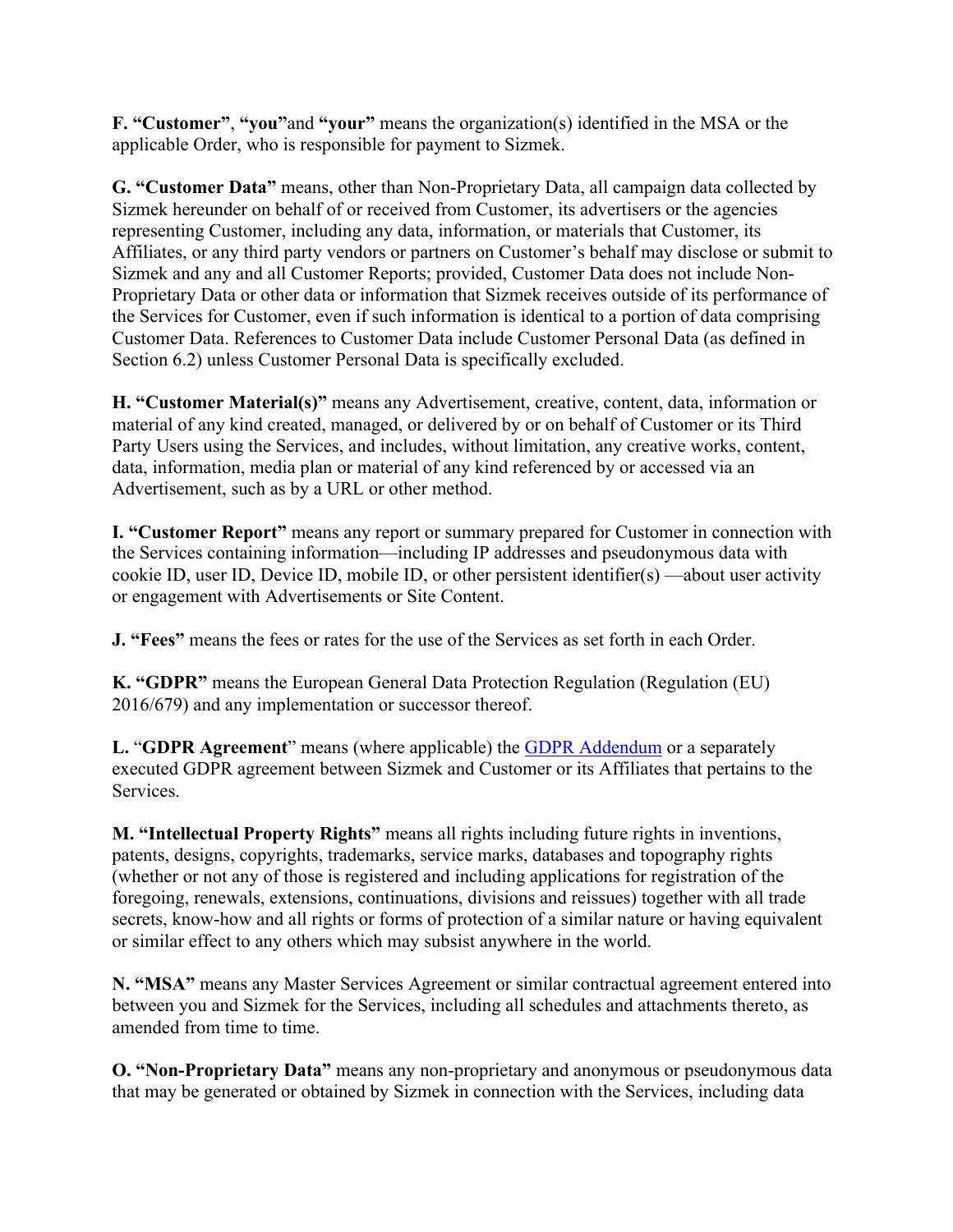included in a HTTP header or HTTP response, such as user agent strings and time stamps; IP addresses; URLs not provided by or on behalf of Customer; and persistent and non-persistent identifiers, such as session IDs, cookie IDs, cache-based IDs, mobile advertising identifiers and device IDs.

**P. "Order"** means an order for Services that is signed by Customer or submitted to Sizmek by means of a Sizmek online click-thru or self-service online tool and that is accepted by Sizmek, which may include, without limitation, an order, statement of work, schedule, attachment, order details provided in a user interface, or insertion order, as amended from time to time.

**Q. "Privacy Rules"** means, collectively: (i) the requirements of any privacy and data protection laws, treaties, inter-governmental agreements, and regulations to which a party is subject in the conduct of its business; (ii) with respect to all processing of personal data by or on behalf of a party to this Agreement in, or transfer of personal data to, the United States of America, the EU-U.S. Privacy Shield Framework Principles as set forth in Annex II to the Commission Implementing Decision of 12.7.2016 pursuant to Directive 95/46/EC of the European Parliament and of the Council on the adequacy of the protection provided by the EU-U.S. Privacy Shield ("Privacy Shield Principles"); (iii) the following digital advertising industry rules to the extent applicable to the conduct of a party's business in the territories where such rules apply: (a) all United States Federal Trade Commission ("FTC") rules and guidelines regarding the collection, use and/or disclosure of information from or about a unique user of a website, application and/or mobile website and/or the device associated with such user; (b) enacted legislation and regulations under the California Consumer Privacy Act, California Civil Code Section 1798.100 *et seq.* and any other applicable law of a state within the United States; (c) all enacting legislation of European Union member states of directives of the European Parliament and Council related to the processing of personal data or the storage of or access to information stored on an individual person's computing equipment, including mobile devices; (d) the advertising industry self-regulatory codes and principles promulgated by the Digital Advertising Alliance ("DAA"), and the European Interactive Digital Advertising Alliance ("EDAA"), as each such rules, guidelines, codes or set of principles may be amended from time to time by the promulgating entity or any successor entity; (iv) any other relevant FTC, DAA, or EDAA code or principles relating to the collection and use of data obtained from individual persons for advertising purposes; and (v) any amendments, modifications, extensions, supplements or replacements of or to any of the foregoing.

**R. "Services"** means, collectively, the products and services specified in the MSA or the applicable Order, which may include, without limitation: (i) provision of digital advertising solutions (e.g., ad serving and measurement, dynamic creative optimization) in or through the System enabling the creation, delivery, management, measurement and analysis of digital advertising; (ii) professional, creative, and related services for agencies and their customers using Sizmek professional services, the System, or the technology and services of third party service providers and Sizmek alliances; and (iii) the data, products and services of third parties that Sizmek may make available to Customer from time to time.

**S. "Site(s) Content"** means all materials, data, images, texts, sounds, information or other content contained in or around and/or linked to any Site (as defined in Section 6.9).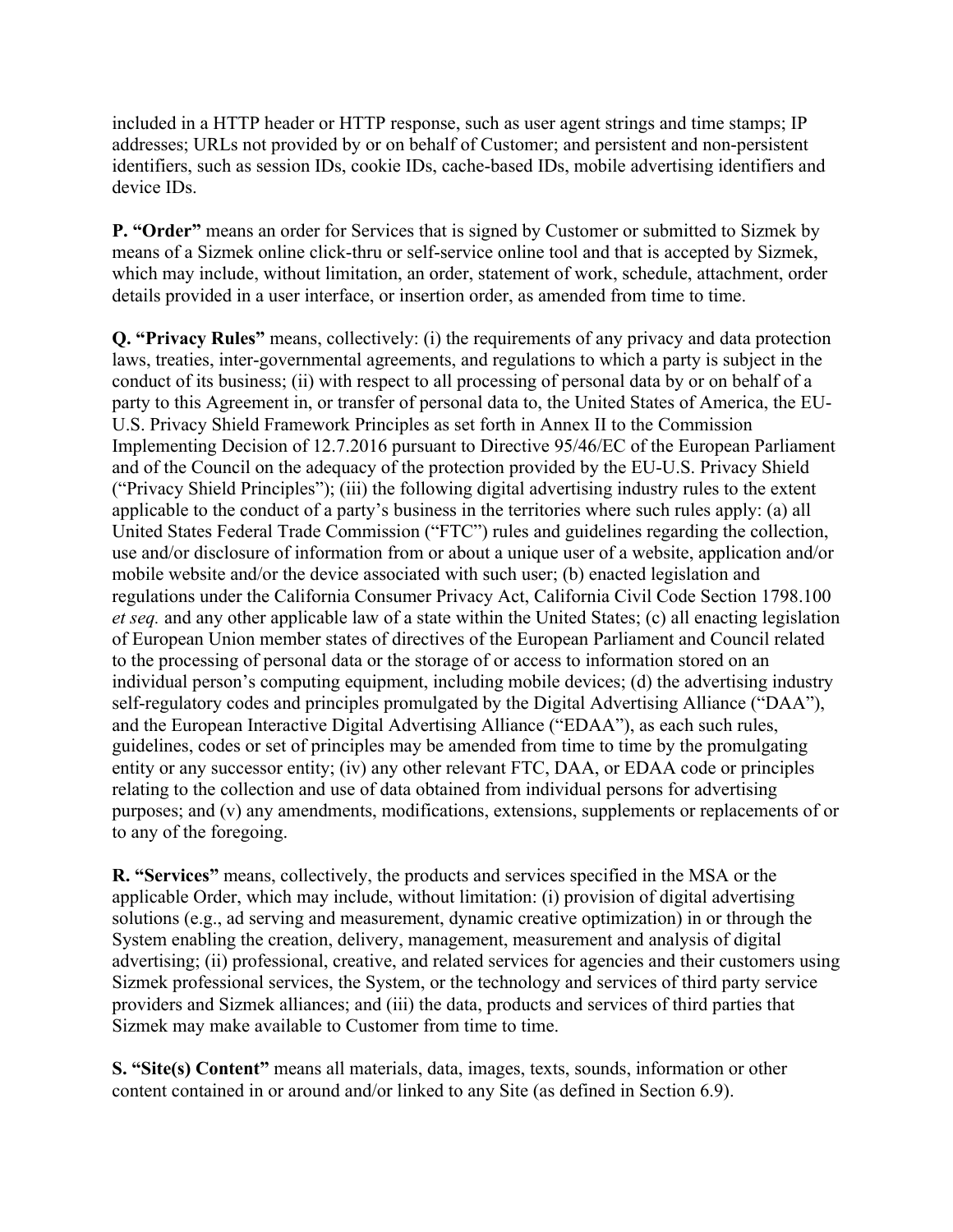**T. "Sizmek"**, **"we"**and **"us"** means the Sizmek Contracting Entity as specified in Section 15 and any of its applicable Affiliates.

**U. "System"** means the Sizmek product accessible via the Internet for the provision and use of the Services, including any administration website through which Sizmek provides access to such product and all software (including source and object code), updates, enhancements, documentation or other materials (excluding Customer Materials) in or related to the product that Sizmek makes available in the course of providing the Services.

**V. "Term"** has the meaning given to such term in the MSA or the applicable Order. If no term is specified in the MSA or the Order or otherwise in Section 12 (Term and Termination), the Agreement continues until terminated by either party upon 30 days' written notice to the other.

**W. "Territory of Sales"** means Customer's territory of sales, as determined by Sizmek.

**X. "Third Party User"** means any third party contractor, client, advertiser, agency, or publisher, as applicable, that accesses and uses the Services through Customer's Account (as defined in Section 3.1).

# **2.Ordering and Use of Services**

**2.1** Customer may request Services by submitting an Order for the selected Services to Sizmek. Sizmek may reject any Order in its sole discretion. Any signature method approved by Sizmek shall be binding upon Customer, including electronic signatures or other indications of assent to the terms of this Agreement, such as assent given through the use of an online ordering process. No supplemental or different terms presented by Customer, such as in a purchase or insertion order, or change made by Customer in writing or otherwise to an MSA, Order, or these Terms of Use, shall be binding upon Sizmek unless set forth in a written amendment executed by both parties in accordance with Section 14.

**2.2** Subject to payment by Customer to Sizmek of the Fees as set forth in these Terms of Use and pursuant to Section 3, Sizmek will make the Services available to Customer (and its Third Party Users, as applicable) in accordance with the terms of this Agreement. Notwithstanding the foregoing, Customer acknowledges and agrees that certain Services, including, without limitation, professional, creative, or third party services, may be subject to Additional Terms and Conditions which will be provided or referenced in the applicable Order.

## **3. Access to System and Account**

**3.1** Customer may access certain Services through an administrative website or, subject to Section 3.2, and to the extent applicable, an application programming interface ("API") for the System maintained and controlled by Sizmek. For access to the System, Sizmek will provide Customer with one or more logins and passwords for access to Customer's account and corresponding administrative controls ("Customer's Account") by authorized personnel of Customer and/or Third Party Users ("Customer's Representatives"). In order to use the System, Customer will, and will procure that Customer's Representatives represent, warrant and covenant that they will, provide Sizmek with accurate, truthful and complete registration information and agree to the terms of this Agreement and any other Additional Terms and Conditions for use of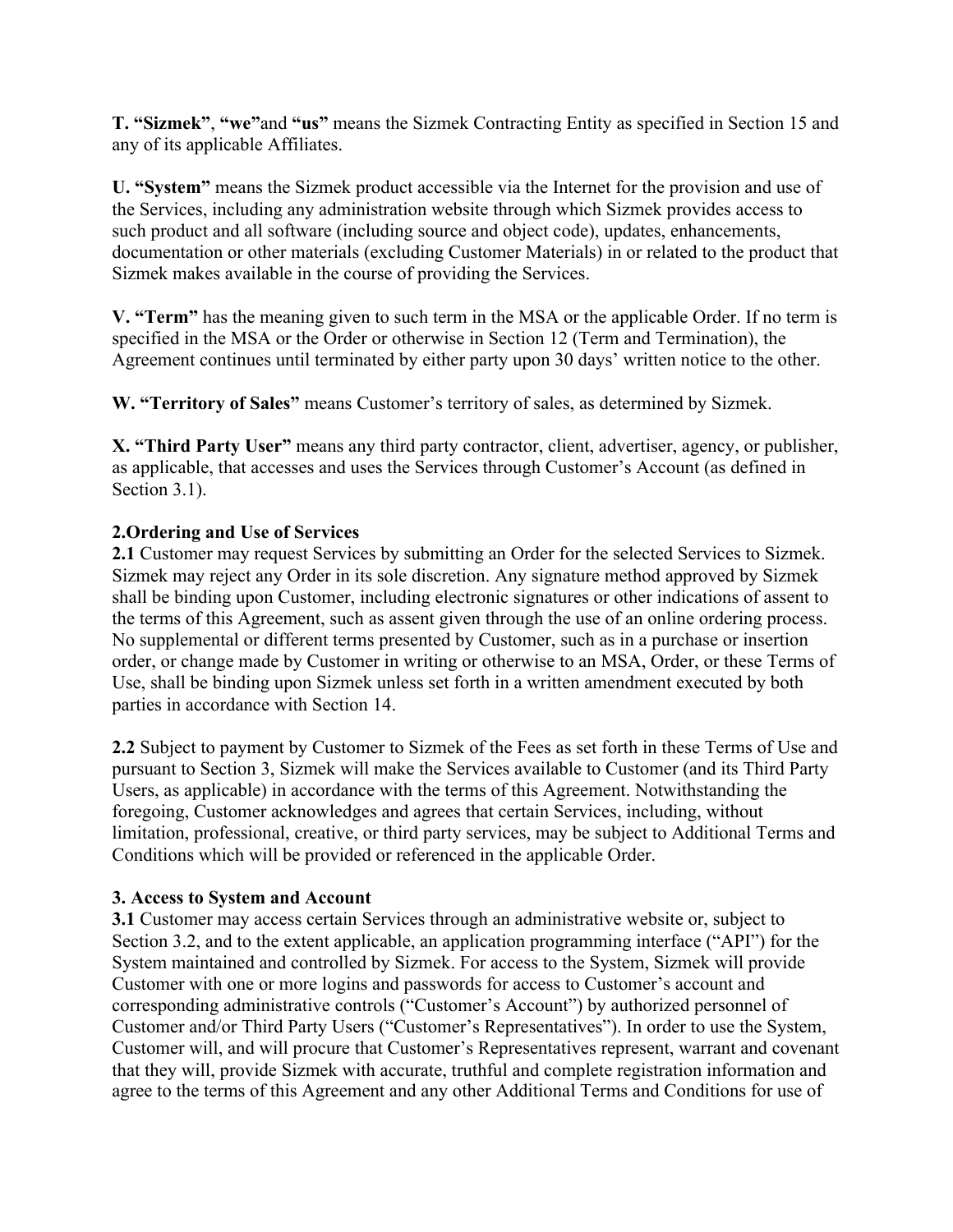the System that Sizmek may otherwise reasonably require. Upon acceptance of any application made by Customer, each of Customer's Representatives will be assigned with a user name and password that will allow access to the System, and will become a registered user. Customer will ensure that each of Customer's Representatives that is provided registered user access to the System keeps its registration information accurate and up-to-date and does not share its password or registered user name with any third party except as otherwise set forth in this Agreement, and Customer agrees that any failure by any Customer Representative to do so will constitute a breach of this Agreement by Customer, which may result in immediate termination of Customer's Account. Customer will immediately notify Sizmek in writing of any change in authorization, any unauthorized use of any Customer's Account or any other account-related security breach of which it becomes aware. Upon termination of this Agreement for any reason, Sizmek will have the right to disable and delete each Customer Representative's access to Customer's Account immediately and to delete all Customer Data thirty (30) days after termination or expiration of this Agreement.

**3.2** API Use: If Customer authorizes Sizmek to set up API access under Customer's Account: (a) Customer's use of the API is deemed to be a use of the System and is subject to the terms of this Agreement and any Additional Terms and Conditions Sizmek may require regarding API use; (b) Sizmek will provide access to the API in accordance with Customer's written instructions and any additional usage terms set forth in the Order; (c) Customer acknowledges and agrees that Sizmek's only obligations with respect to Customer and/or any Third Party User provided access to Sizmek's API ("3rd Party API User") are those specifically undertaken by Sizmek in the Order and Sizmek otherwise has no responsibility or liability for Customer's or any 3rd Party API User's performance or obligations under any separate agreement that may exist among Customer, any of Customer's clients and any 3rd Party API Users; (d) Customer is solely responsible for obtaining any 3rd Party API User's written agreement to any Additional Terms and Conditions required for access to the API and returning a copy thereof to Sizmek; and (e) Sizmek may suspend providing API access without liability to Customer or any 3rd Party API User, or any of their respective Affiliates or clients, if Sizmek believes, in its sole discretion, that the receipt or processing of any Customer Data via the API violates any Privacy Rules or otherwise may result in liability for Sizmek or any of its Affiliates or any of their respective customers.

## **4. Limited Rights; Ownership**

**4.1** Sizmek hereby grants to Customer, and Customer hereby accepts, a non-exclusive, nontransferable (except as expressly provided in this Agreement), and limited right for Customer to access and use the System in accordance with this Agreement solely during the Term and for the sole purpose of using the Services for its internal business purposes. Except as expressly permitted by this Agreement, Customer may not, directly or indirectly or by itself or through any other person or entity, use, rent, lease, sell, transfer (by sublicense, assignment, operation of law, change in control or otherwise), time share, modify, reproduce, copy, make derivative works from, distribute, publish, use to provide service bureau services, or publicly display the System. Moreover, Customer will not (and will ensure that Customer's Representatives do not) reverse engineer, decompile, or otherwise attempt to discover the source code for the System or any of the Services. All rights not expressly assigned or licensed in this Agreement are reserved by Sizmek in full.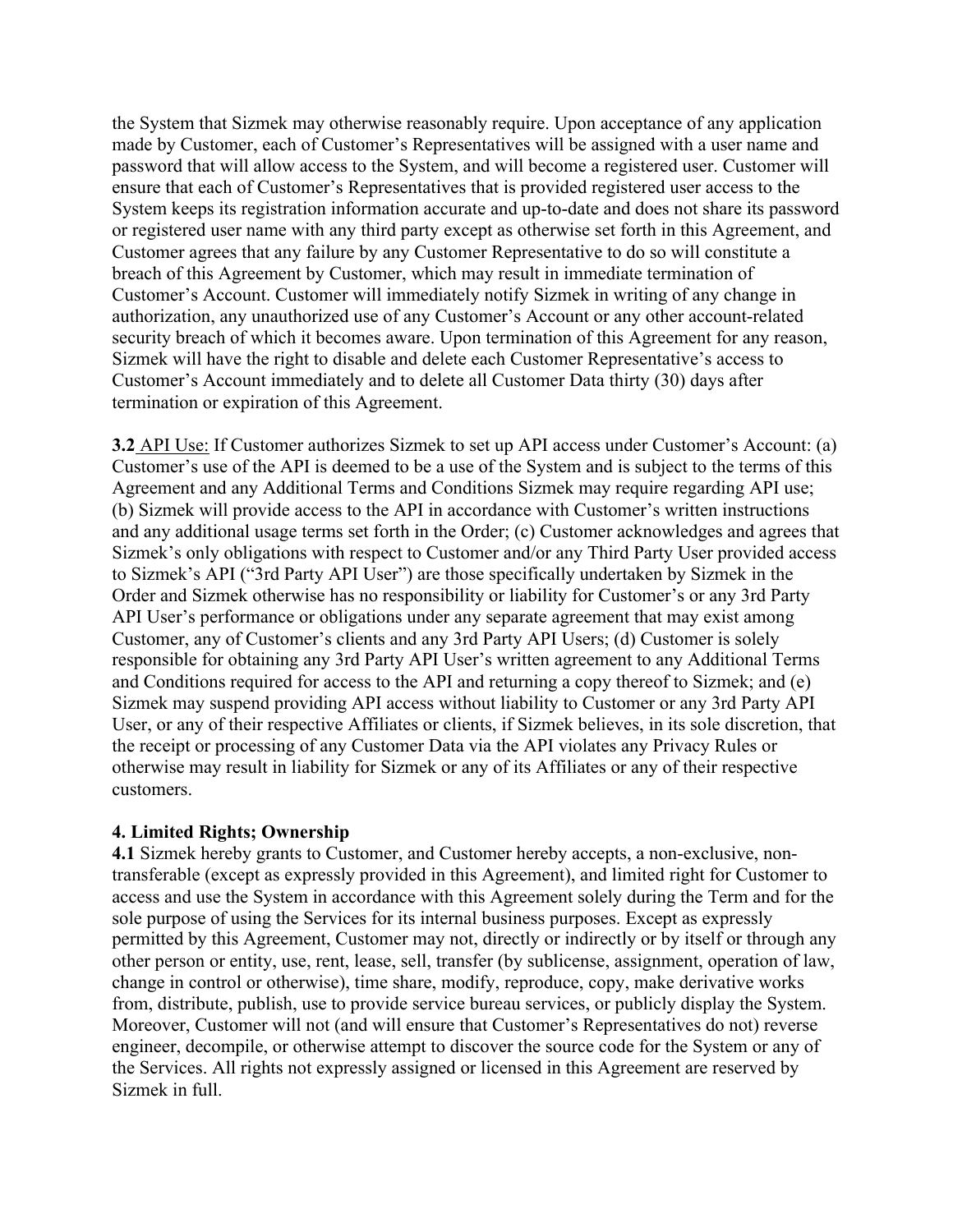**4.2** Except as expressly provided herein, Sizmek has and will have the sole and exclusive ownership of all right, title and interest in and to the System and all applicable Services and all Intellectual Property Rights in the System and applicable Services, any enhancements thereto, any documentation or other materials regarding the use thereof and related thereto, any machine learning and the results and outputs of such machine learning that occur prior to, during, or after Customer's use of the Services, and any Sizmek proprietary data provided to Customer by Sizmek in whatever form or media (collectively, **"Sizmek Intellectual Property"**). Neither this Agreement, nor anything contained herein, will be construed as a sale of the System or any of the Services or any Intellectual Property Right or any other Sizmek Intellectual Property or any proprietary right or title therein or thereto.

**4.3** If any deliverable to Customer produced by Sizmek's Services includes Sizmek Intellectual Property, then Sizmek will remain the sole and exclusive owner of such included Sizmek Intellectual Property, and Sizmek grants Customer only a non-exclusive, revocable, worldwide, royalty-free license to use such Sizmek Intellectual Property, for any purpose, including to sell, sublicense, disclose, publicly display, and create derivative works from such Sizmek Intellectual Property, but solely as incorporated into or embedded in such deliverables and not separately therefrom; provided further that, any use of a deliverable containing any trademark of Sizmek or its Affiliates will be subject to Sizmek's prior written approval and is subject to Sizmek's Trademark Usage Guidelines (provided separately). Subject to the preceding sentence, Customer will own all right, title and interest in and to such deliverables, including the Intellectual Property Rights therein.

**4.4** As between Sizmek and Customer, Customer has and will have the sole and exclusive ownership of all right, title and interest in and to the Customer Materials, Customer Data, and the Site Content where applicable, and all Intellectual Property Rights in the same, except for any Sizmek Intellectual Property embedded therein.

**4.5** Customer grants Sizmek a non-exclusive license during the Term to use, copy, modify, process and distribute Customer Materials and Customer Data solely for the purpose of providing the Services in accordance with this Agreement and subject to its terms.

**4.6** Customer agrees that Sizmek may use and disclose certain data, including Customer Data and Non-Proprietary Data, derived from Customer's use of the System and Services (assuming no user opt-out of such use has been communicated to Sizmek, including as provided in Section 6.7) to create aggregated data and statistics about the Services and its features, which Sizmek may provide to others, including Sizmek's customers, potential customers and the general public, provided that such aggregated data and statistics do not contain any Customer Personal Data (as defined in Section 6.2) or identify any living individual, Customer, Customer's clients, or any of their respective products or brands.

**4.7** Customer grants Sizmek a non-exclusive license during the Term to use its (and its Third Party Users', as applicable) name and trademarks in marketing materials, the customer ad showcase area of the System, and customer lists; provided, that Customer has the right to notify Sizmek in writing if it does not agree to any of the foregoing uses of its name and trademarks. Customer may elect to provide suggestions, ideas, or other feedback ("Suggestions") to Sizmek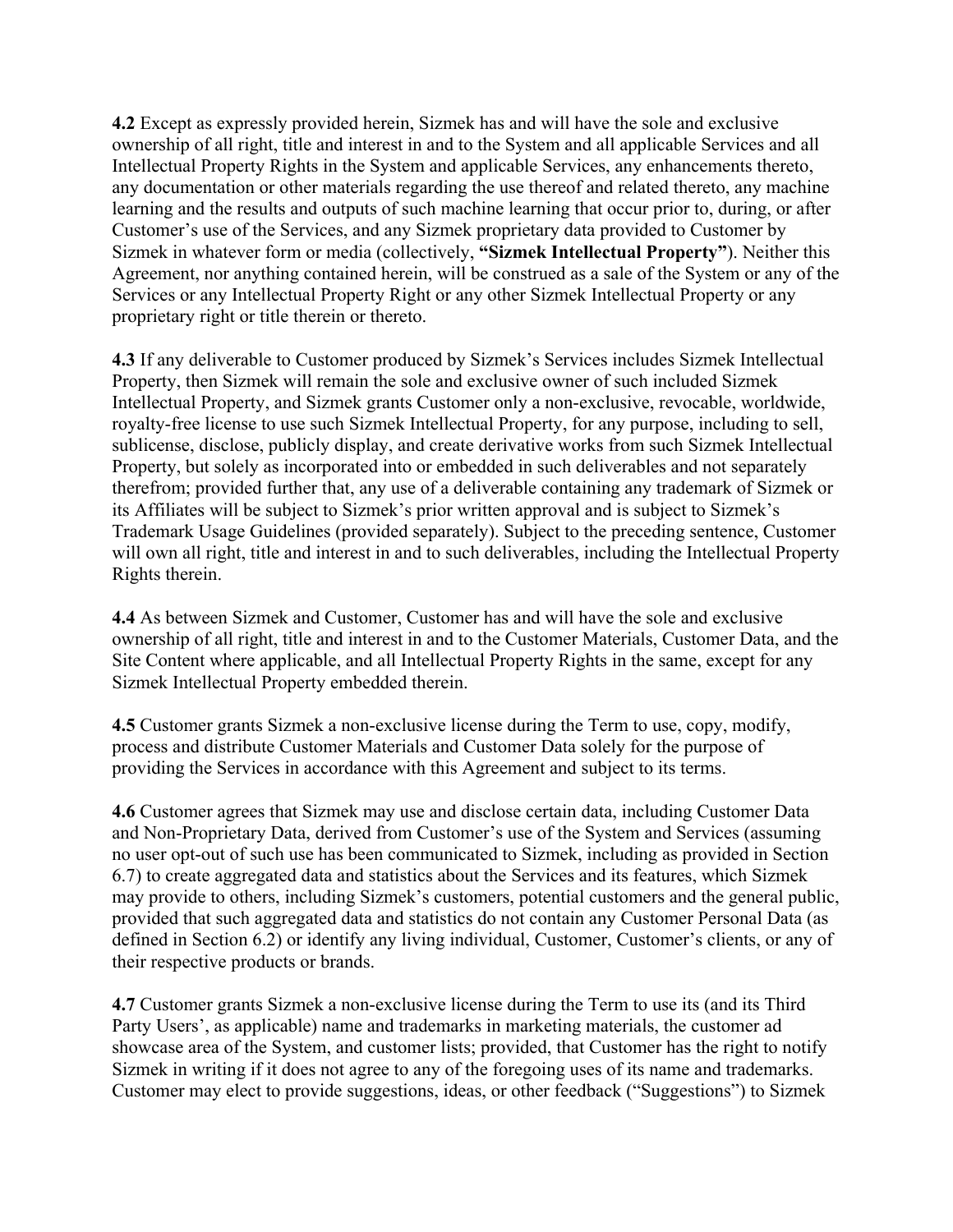in connection with the Services or the System (including any related technology or content). Sizmek will be free to use, disclose, reproduce, modify, sublicense, transfer, distribute and exploit Suggestions in any manner and without compensating Customer.

**5. Confidential Information.** Any information provided hereunder by either party which is clearly marked as "confidential" or designated to be confidential by the terms of this Agreement, including, in particular, the terms and Fees set forth in the MSA and any Orders (**"Confidential Information"**) will not be used, disclosed or reproduced by the other party without the express written consent of the party providing such information, other than for the performance of such party's obligations under this Agreement. **"Confidential Information"** will include all information furnished by or on behalf of either party to the other party, whether furnished before or after the date of this Agreement and regardless of the form in which it is or was communicated or maintained, that is marked as "confidential" or that, from all of the circumstances, the receiving party knows or has reason to know or could reasonably be expected to believe that the disclosing party intended or expected the secrecy of such information to be maintained, that contains or otherwise reflects information concerning the disclosing party, including, without limitation, technical data, know-how, unpublished patent applications, research, product plans or proposals, product applications, inventions, experimental results, trade secrets, processes, designs, drawings, business plans or proposals, implementation strategies, methods of operation, standard operating procedures, marketing information, presentations, programs and strategies, pricing information, promotional information and techniques, analytical procedures, agreements with or information of third parties, financial information and conditions, and information relating to engineering, marketplaces, suppliers or vendors, services, customers, personnel data and marketing, and any other confidential information concerning the business and affairs of the disclosing party, and will include all notes, studies, reports, memoranda and other documents prepared by the receiving party or its representatives that contain or reflect any Confidential Information. Confidential Information does not include information that: (a) is or becomes generally known or available to the public through no act or failure to act by the receiving party; (b) is lawfully in the possession of the receiving party at the time of disclosure, as demonstrated by the receiving party's written records immediately prior to the time of disclosure; (c) is hereafter furnished to the receiving party by a third party, as a matter of right and without restriction on its disclosure; (d) is required to be disclosed by applicable law or regulation; provided, that the receiving party will promptly notify the disclosing party of such request, furnish only the minimum portion of Confidential Information that the receiving party is advised by legal counsel is legally required to be furnished, and assist the disclosing party, if requested, in obtaining a protective order or other reliable assurance that confidential treatment will be accorded to such portion of the Confidential Information as is required to be disclosed. The disclosing party acknowledges that the receiving party may now have, or in the future may develop or receive, information that is the same as, or similar to, Confidential Information without having breached this Agreement. Nothing in this Section (a) prevents Sizmek from using, for any purpose and without compensating the disclosing party, information retained in the memory of Sizmek's personnel who have had access to Confidential Information or (b) obligates Sizmek to restrict the scope of employment of its personnel; provided, however, that this Section does not create a license under any copyright or patent of the disclosing party.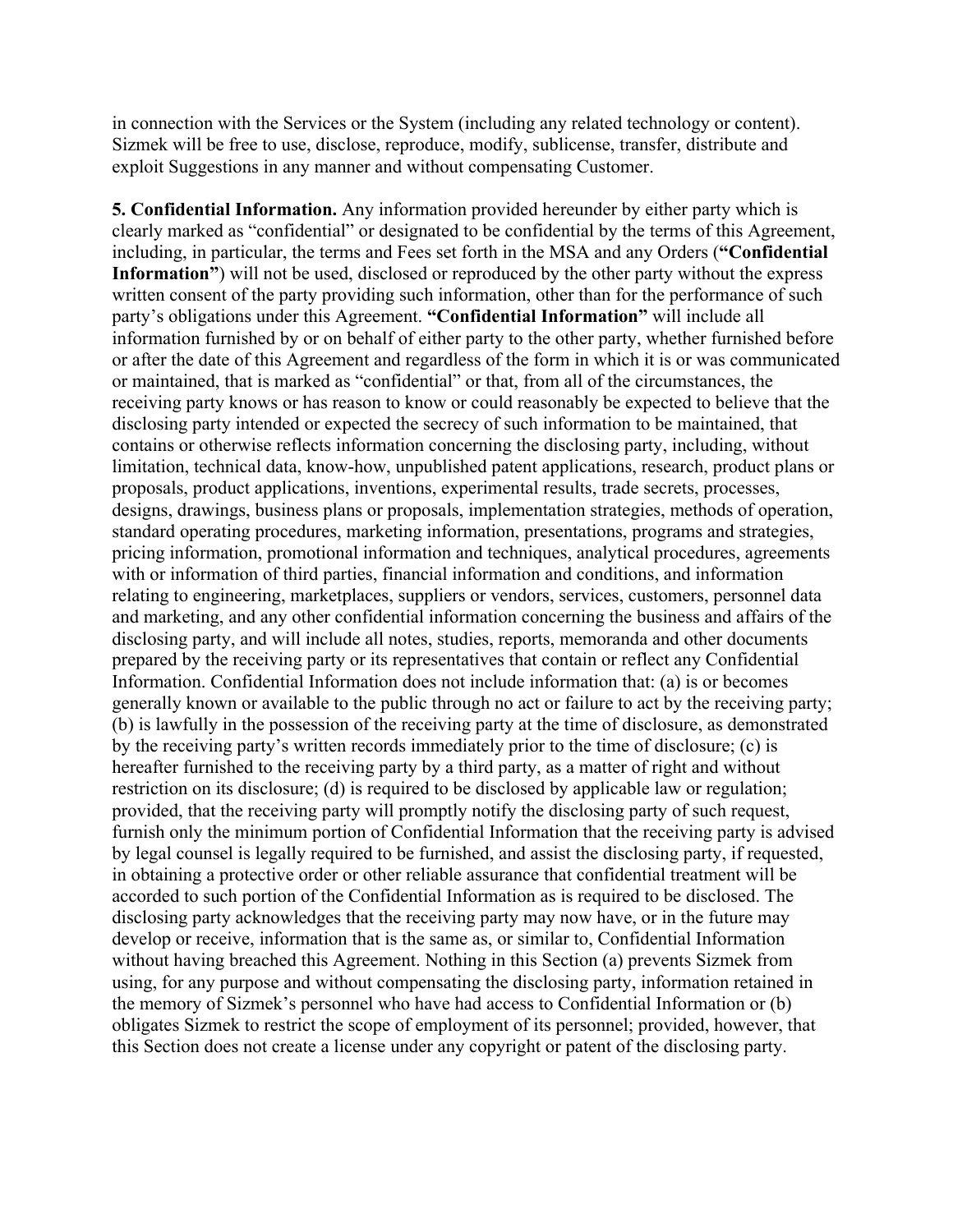### **6.Data Protection and Privacy**

**6.1** Sizmek and Customer (and its Third Party Users) each represents and warrants that it will at all times comply in full with the requirements of any applicable Privacy Rules and will refrain from engaging in any behavior that renders or is likely to render the other party in breach of any applicable Privacy Rules.

**6.2** To the extent that Sizmek processes personal data about any natural person (**"Personal Data"**, which may be referred to as "personally identifiable information" or "Personal Information" or similar term in the Privacy Rules of some countries) supplied or collected by or on behalf of Customer (**"Customer Personal Data"**) in the course of providing the Services, it will do so as a data processor or service provider acting on behalf of Customer (as data controller) and in accordance with the requirements of this Agreement. The terms "data processor," "service provider," "data controller," "process" and their derivatives will have the meanings ascribed to them under the Privacy Rules enforceable in the geographic territories where such processing occurs, or if not defined in any territory, they will have their plain language meanings in that territory. To the extent the GDPR applies to Sizmek's processing of Customer Personal Data, such processing is also subject to the applicable GDPR Agreement, which is incorporated by reference into this Agreement.

**6.3** Sizmek will process any Customer Personal Data in accordance with Customer's lawful instructions under applicable Privacy Rules and will not: (a) assume any responsibility for determining the purposes for which or the manner in which Customer Personal Data is processed; or (b) other than certain Non-Proprietary Data that may be Personal Data under the Privacy Rules, process any Customer Personal Data for its own purposes.

**6.4** Customer will process and disclose Customer Personal Data in accordance with the provisions of Customer's privacy policy and applicable Privacy Rules, and if Sizmek is instructed by Customer to collect any Customer Personal Data through any Services, Customer will use such Customer Personal Data solely for the purposes identified within the Customer Materials and Customer's privacy policy in order to provide the individual who provides such Customer Personal Data with the requested goods, services or information requested from Customer; provided, that Customer agrees not to, and will require its clients and any third parties with whom it shares Customer Personal Data not to: (a) merge or attempt to merge user data obtained via the Services with any existing Customer Personal Data; or (b) re-identify any individual with any Customer Personal Data, in each case without first obtaining the express, opt-in consent of such individual to such merger or re-identification; further provided, that this requirement does not apply where such Customer Personal Data is the lawfully obtained proprietary information of Customer.

**6.5** Sizmek will have in place and maintain throughout the Term appropriate technical and organizational measures to prevent accidental or unauthorized destruction, loss, alteration or disclosure of Customer Data. Customer acknowledges that Sizmek shall have the right to delete Customer Data in accordance with Sizmek's data retention policies and to disclose, modify or delete Customer Personal Data in accordance with this Agreement or as required by Privacy Rules.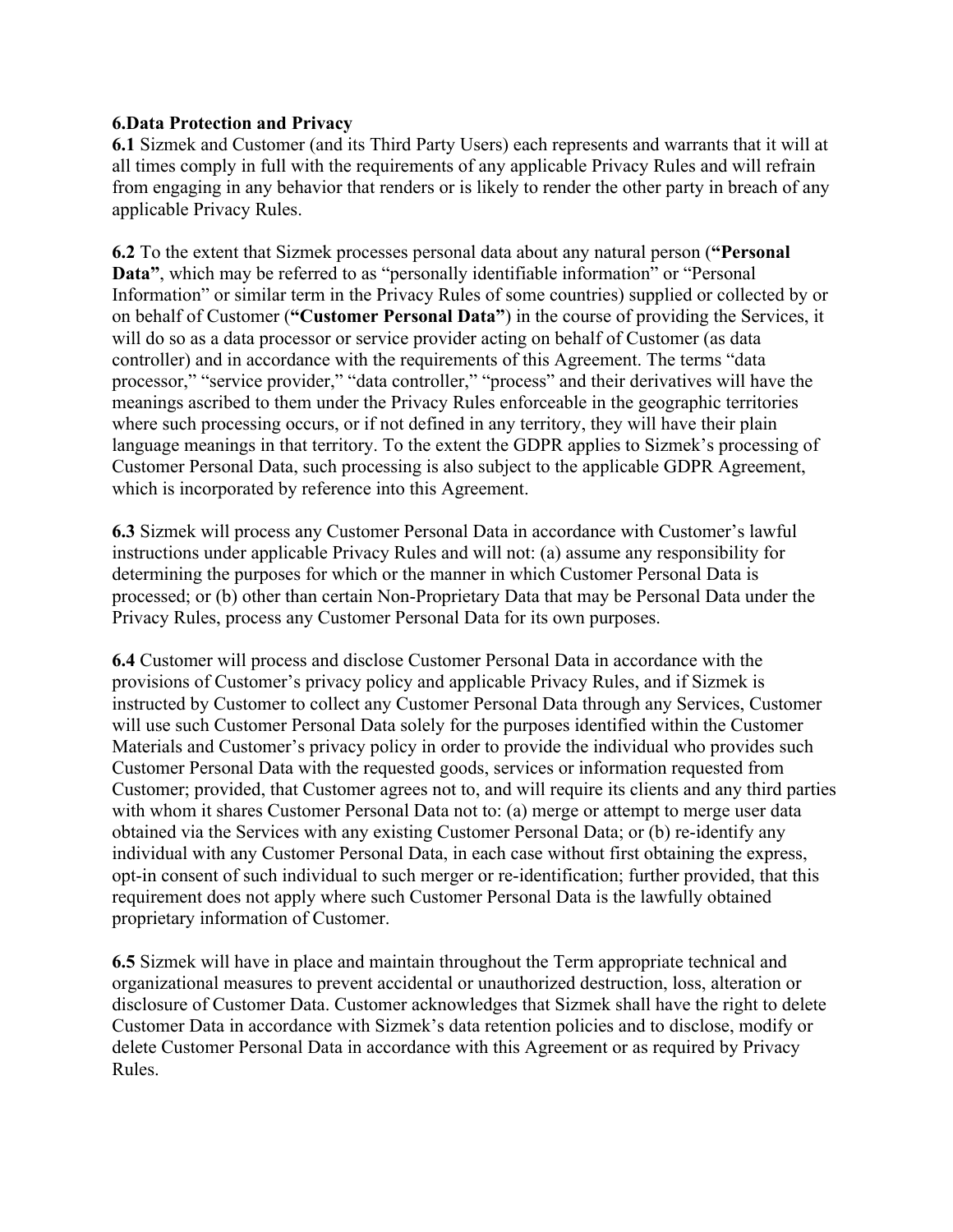**6.6** Customer authorizes Sizmek to subcontract processing of Customer Data under this Agreement to one or more third parties provided that Sizmek: (a) complies with the Privacy Rules; (b) flows down its obligations to protect the Customer Data to any subcontractor it appoints; and (c) will remain responsible for any failure to comply with the Privacy Rules by any subcontractor it appoints to process Customer Data.

**6.7** In the course of performing the Services, Ad Technologies may be used by Sizmek in relation to websites or applications of Customer, its Third Party Users, their respective customers, and other websites, applications and online and mobile presences to improve, analyze and measure the success of advertising campaigns delivered using the Services, or to research, augment or improve Sizmek's own proprietary Ad Technologies in a way that does not identify Customer, its Third Party Users, or their respective customers. Customer will ensure that it (and its Third Party Users, where applicable) obtains all appropriate and necessary consents, and provides all necessary information, to enable the use of such Ad Technologies in compliance with the Privacy Rules. In particular, Customer will ensure that individuals are informed of their ability to refuse or opt-out of Sizmek Ad Technologies at any time by visiting Sizmek's opt-out page available at https://www.sizmek.com/ or any other location specified by Sizmek from time to time. Customer agrees that Sizmek has no responsibility or liability for any Customer Ad Technologies or third party Ad Technologies deployed or used by Customer via the Services.

**6.8** Use of the Services is also governed by Sizmek's privacy policy ("Privacy Policy"), which is incorporated into this Agreement by reference. The Privacy Policy can be found at Sizmek's website and is available for review at https://www.sizmek.com/privacy-policy/ or any other location specified by Sizmek from time to time. Customer will maintain, implement and at all times comply with a publicly-available privacy policy that in all material respects meets or exceeds the substantive provisions of Sizmek's Privacy Policy.

**6.9** Without limiting Sections 6.7 or 6.8, where Customer is an owner or publisher of one or more websites, applications or other digital properties in which Advertisements are displayed (each, a **"Site"**) it will comply with the Privacy Rules and commercially reasonable industry standards and practices, including: (a) maintaining a privacy policy conspicuously on each Site that complies with the Privacy Rules and, at a minimum, includes disclosures on Customer's interest-based advertising activities, the types of data collected from users by the Sites, the Site's use of any such data and any disclosures or transfer of such data to third parties, and the types of Ad Technologies used by the Site to collect such data; (b) providing a brief explanation within Customer's and each Site's privacy policy explaining that it works with third party ad providers and, if applicable, allows such third party ad providers to engage in interest-based advertising activities, serve Customer Materials and use Ad Technologies on the Site to collect user data for use in connection with the delivery of advertising and content; and (c) including in Customer's and each Site's privacy policy, where applicable, a conspicuous link to an industry opt-out page that allows users to opt-out of the interest-based advertising activities of third party ad providers, such as the opt-out tools made available by the DAA or EDAA from time to time.

**6.10** Customer will not append any third party tags to Sizmek's tags, nor will Customer allow any third party tracking or tagging (collectively **"Third Party Tags"**) through the System unless any provider requesting to implement Third Party Tags is in full compliance with this Section 6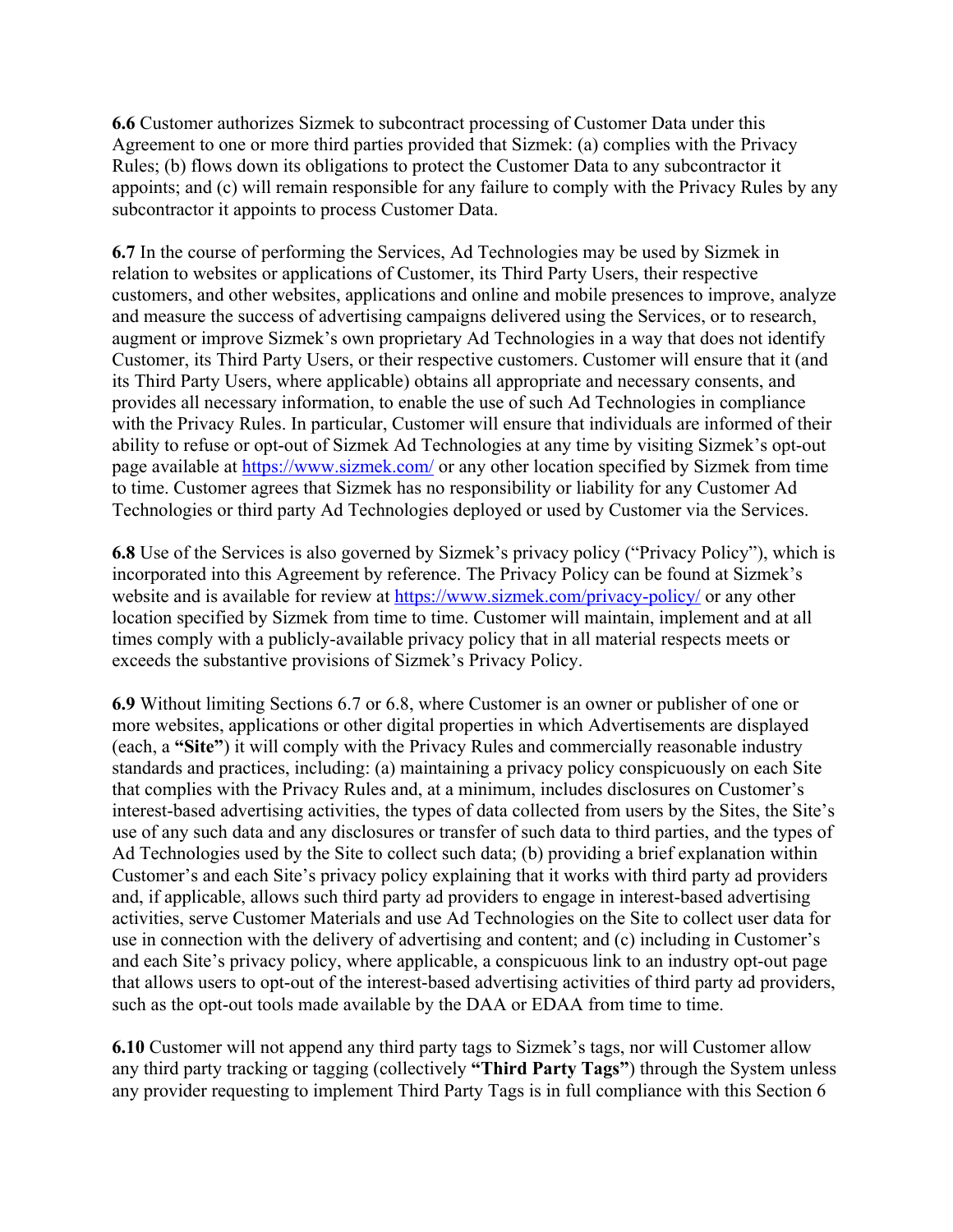and the Privacy Rules, including, without limitation, by presenting users with notice and choice to opt-out of data collection and processing in connection with such Third Party Tags. Customer will provide Sizmek and any client it represents, where applicable, with notice of any Third Party Tags Customer wishes to implement in the System. Sizmek reserves the right to validate any Third Party Tags or provider thereof for compliance with this Section 6 and the Privacy Rules, and for authenticity, and is under no obligation to allow the implementation of Third Party Tags. Sizmek may create lists of providers of Third Party Tags who are certified to append Third Party Tags in the System, and reserves the right to block any providers who are not validated for compliance; and without derogating from the above, Customer will be solely responsible for any Third Party Tags implemented through the System by Customer or any provider or other person authorized to act on Customer's behalf, including any damage, cost or claim resulting from appending such Third Party Tags.

**6.11** Amazon Europe Core S.à.r.l. ("**AEC**") (or other duly designated Amazon Affiliate) is the independent data controller in respect of any "personal data" within the meaning of applicable laws of the European Economic Area, including the GDPR, that may be processed by Sizmek as a data controller. Customer acknowledges and agrees that applicable Sizmek Affiliates may act as data processors (or sub-processors) for AEC (or its designee or successor in interest).

**6.12** Provisions Regarding CCPA Data. We will act as your service provider (as defined by the California Consumer Privacy Act, California Civil Code Section 1798.100 *et seq.* ("**CCPA**")) as to any Personal Information (as such term is defined in the CCPA) that we process on your behalf pursuant to this Agreement. We will not use or disclose such Personal Information for purposes other than (a) business purposes for providing the Service, or (b) as may otherwise be permitted under CCPA. These purposes include ad delivery, frequency capping, security and fraud detection, debugging, forecasting, reporting and measurement, and improving and developing features for the Service, but exclude the combination of Personal Information for cross-context behavioral advertising. This section applies solely to the extent that CCPA applies.

#### **7.Customer Responsibilities**

**7.1** As between the parties, Customer is solely responsible for: (a) all aspects of any Customer Materials created, delivered, or managed through or processed or linked to the Services; (b) all campaign settings, including settings in the System designated as "Stop Serving", as determined and inserted by or on behalf of Customer on the System; and (c) all aspects of campaign management including data entry, ads, pricing, budget, maximum number of impressions, flight parameters, pacing, campaign set up and trafficking, targeting constraints, monitoring ad status, advertiser requirements and objectives, and campaign performance. Customer is solely responsible for any conditions, representations or warranties it makes to its advertisers regarding actual or expected campaign performance, and for any make-goods it may issue to advertisers. Customer will conduct (and ensure that its Third Party Users conduct) all of its marketing, business, and other activities related to the Customer Materials, its use of the Services, and its performance of its obligations and exercise of its rights under Agreement in compliance with all applicable local, state, federal and international laws, rules, treaties, inter-governmental agreements and governmental orders, regulations and regulatory codes of practice applicable to its business.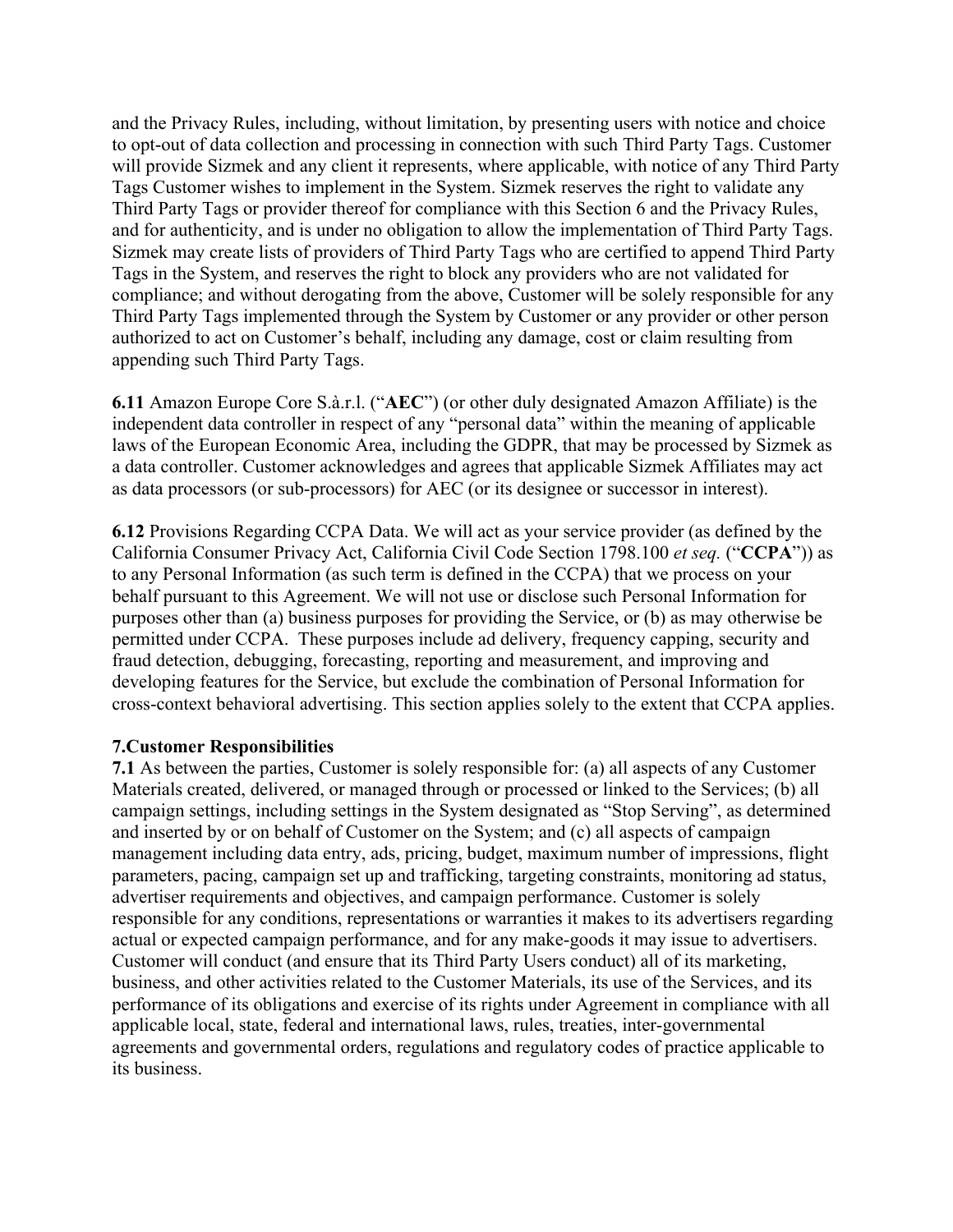**7.2** Customer represents and warrants that it will not (and will procure that its Third Party Users do not) use the Services in connection with, or to promote campaigns, Advertisements or other Customer Materials or Site Content containing: (a) content that is an invasion of privacy, degrading, defamatory, libelous, unlawful, profane, obscene, pornographic, hate material or discriminatory; (b) content that promotes any illegal or fraudulent activity, including, without limitation, the promotion of gambling where prohibited, illegal substances, software piracy or hacking, or invalid advertising traffic; (c) content that infringes the personal rights or Intellectual Property Rights of any third party; (d) content, links or codes that promote or reference software piracy and/or activities generally understood as Internet abuse, including the sending of unsolicited bulk messages or the distribution or use of spyware, Malware (as defined below), worms, Trojan horses, time bombs, cancelbots, bots or other code that generate fraudulent or invalid advertising traffic, corrupted files or similar software; or (e) content that it knows or reasonably should have known to be false, fraudulent or misleading, including content, links or codes that facilitate the creation or use of fraudulent or invalid advertising traffic. **"Malware"** means software or applications, or websites associated with software or applications, that (i) may be used to disrupt, damage, take control of, misuse, or otherwise use or disable a computer or computer system or operation; (ii) impermissibly view or collect information; (iii) access computer systems to display or distribute unwanted or illicit advertising, content or software; or (iv) violate the written policies of any advertising exchange or publisher that Customer may have access to through the System, as such policies may be updated from time to time. Customer shall use a reputable third party Malware detection vendor to scan all ads that are served to websites in connection with Customer's use of the Services. Without limiting any of its rights under this Agreement, Sizmek may immediately suspend or terminate Customer's access to the Services without notice and may terminate this Agreement or any Order without any liability to Customer, if Customer fails to comply with this Section 7.

**7.3** Customer represents and warrants that: (a) it is a business, not a consumer, and has the rights, authority and any required permission and consent to enter into this Agreement, and if applicable that it is acting as an agent for a disclosed principal, its advertiser, and that as such, Customer has the authority as agent to incur the Fees charged by Sizmek for the Services requested on such advertiser's behalf; (b) neither it nor its Third Party Users are currently the subject of any investigation or prosecution by any governmental or regulatory body or agency that may have a material detrimental effect on users of Customer's products, services or advertising, or on Sizmek, any of its Affiliates or any of their respective customers; or (c) if it or any of its Third Party Users becomes involved or is named in any investigation or prosecution by any governmental or regulatory body or agency that may have a material detrimental effect on Sizmek or users of Sizmek's products, services or advertising, then Customer will immediately provide notice to Sizmek of such action, investigation, complaint or other proceeding, in which event Sizmek may terminate this Agreement immediately.

**7.4** Customer represents and warrants that: (a) it and its Third Party Users have or will obtain all necessary rights, licenses, consents, waivers and permissions, including, without limitation, from advertisers, publishers, users and other third parties, to allow Sizmek: (i) to store and deliver the Customer Materials and otherwise provide the Services and operate the System on behalf of Customer; (ii) to make any technical or other modifications that it may deem necessary to facilitate the delivery of the Advertisements and related Customer Materials; provided, that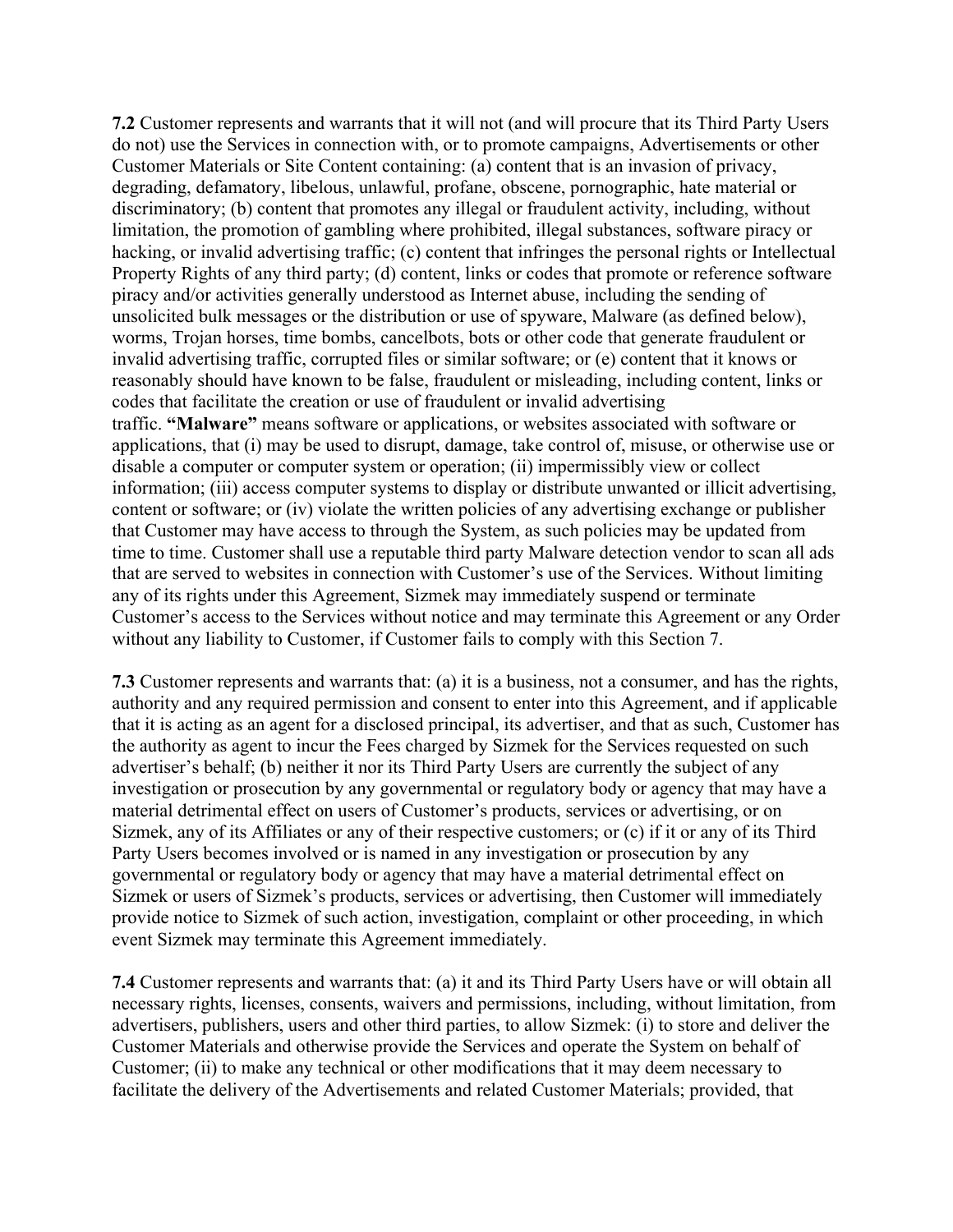Sizmek will not make any amendments to the creative content of any Advertisements or Customer Materials except as requested by Customer; (iii) to use any Customer Data provided to or collected by Sizmek in the provision of the Services for Customer and according to Customer's or its Third Party Users' instructions; and (iv) to receive, transfer and process any Customer Data from or to any third party according to Customer's or its Third Party Users' instructions, whether by API, FTP or other data transfer method; (b) neither Customer nor its Third Party Users, nor any of their respective users, will use the System or any of the Services in a way or for any purpose that infringes or misappropriates any third party's Intellectual Property Rights or personal or other proprietary rights or in order to harass, abuse, or harm another person; (c) it will ensure that the Customer Materials, the contents of such Customer Materials, the Site Content and any data provided by, or delivered on behalf of, Customer or any Third Party Users to Sizmek, and Customer's and its Third Party Users' promotional and marketing materials and activities in connection with their use of the System or Services, will not be in violation of any third party's rights, including Intellectual Property Rights, and will not be defamatory, fraudulent, obscene, misleading or otherwise illegal; (d) it will notify Sizmek of any errors in any Customer Materials and any complaints or claims made in respect of any Customer Materials as soon as the same comes to its attention; and (e) if Sizmek considers, in its sole discretion, that any Customer Materials breach any of the requirements set forth in this Section 7, or may subject Sizmek to material adverse risks, and Sizmek requests that such Customer Materials be removed or amended, then Customer will withdraw such Customer Materials from the System or amend such Customer Materials to Sizmek's satisfaction.

**7.5** Customer will ensure that it and any Third Party Users comply with this Agreement. Sizmek may audit Customer's use of the Services and observe all of Customer's activity on the Services. Customer will promptly notify Sizmek of any suspected or alleged breach of this Agreement and will cooperate with Sizmek regarding: (a) any investigation by Sizmek of any suspected or alleged violation of this Agreement; and (b) any action by Sizmek to enforce the terms and conditions of this Agreement. Sizmek may suspend or terminate Customer's or Third Party User's access to the Services upon notice to Customer if Sizmek reasonably determines that Customer or Third Party User has breached this Agreement.

**7.6** Customer represents and warrants that Customer and its financial institution(s) are not subject to sanctions or otherwise designated on any list of prohibited or restricted parties or owned or controlled by such a party, including but not limited to the lists maintained by the United Nations Security Council, the U.S. government (e.g., the U.S. Department of Treasury's Specially Designated Nationals list and Foreign Sanctions Evaders list and the U.S. Department of Commerce's Entity List), the European Union or its member states, or other applicable government authority. Customer will not directly or indirectly export, re-export, transmit, or cause to be exported, re-exported or transmitted, any commodities, software or technology to any country, individual, corporation, organization, or entity to which such export, re-export, or transmission is restricted or prohibited, including any country, individual, corporation, organization, or entity under sanctions or embargoes administered by the United Nations, U.S. Departments of State, Treasury or Commerce, the European Union, or any other applicable government authority.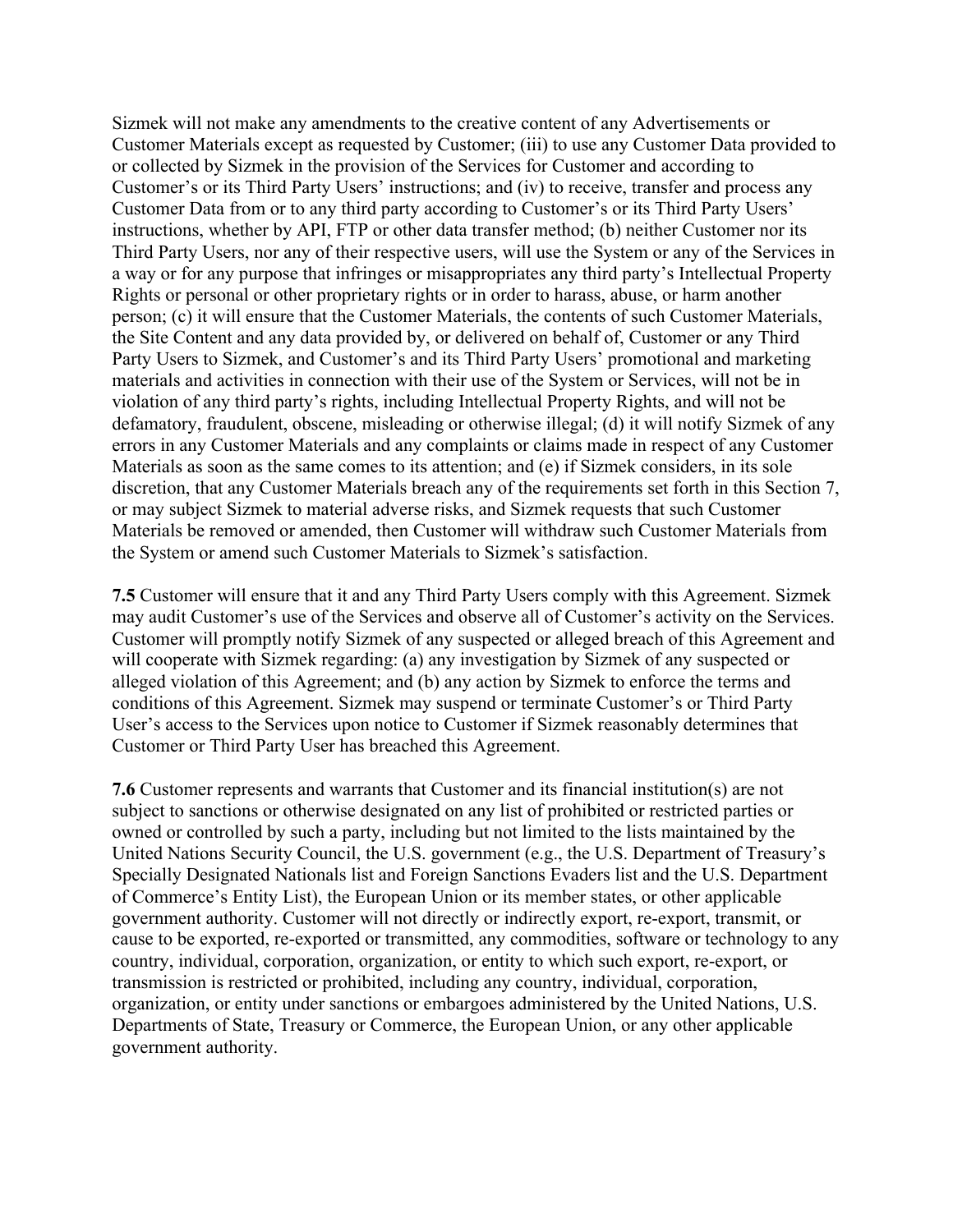**7.7** Customer agrees to indemnify, defend, and hold harmless Sizmek, its Affiliates and their respective officers, directors, employees and agents from and against any and all losses, costs, damages or liabilities, including, without limitation, legal fees, costs and expenses, arising out of any third party claim or action related to Customer's or any Third Party User's breach of any of the obligations and warranties set forth in this Section 7, or any other representations, warranties, terms, conditions or obligations of Customer as provided in this Agreement. The foregoing obligations are conditioned on Sizmek: (a) notifying Customer promptly in writing of such action (provided that the failure to provide prompt notice will only relieve the Customer of its obligation to the extent that it is materially prejudiced by such failure and can demonstrate such prejudice); (b) giving Customer sole control of the defense thereof and any related settlement negotiations upon the Customer's written notice to Sizmek of Customer's intention to indemnify; and (c) cooperating and, at Customer's request and expense, assisting in such defense; and (d) having the right to participate in, but (subject to Section 7.7(b)) not control, any such defense or settlement, at Sizmek's sole cost and expense. Customer will not enter into any settlement or compromise of any such claim, which settlement or compromise would result in any liability to or otherwise adversely affect any indemnified party (including any settlement that requires the indemnified party to admit fault or attributes fault to the indemnified party), without Sizmek's prior written consent, which will not unreasonably be withheld or delayed. Sizmek is hereby authorized (but not obligated) prior to, during, and after the notice period to file any motion, answer or other pleading and to take any other action that Sizmek shall deem necessary or appropriate to protect its interests.

#### **8. Sizmek Responsibilities**

**8.1** Sizmek represents and warrants that: (a) it is duly authorized to enter into this Agreement and provide the Services hereunder; and (b) its provision and operation of the Services is in compliance with all applicable local, state, federal and international laws, rules, treaties, intergovernmental agreements and governmental orders, regulations and regulatory codes of practice

**8.2** Sizmek agrees to indemnify, defend, and hold harmless Customer, its Affiliates, and their respective officers, directors, employees and agents from and against any and all losses, costs, damages or liabilities, including legal fees, costs, and expenses, arising out of or related to any third party action to the extent it is based upon a claim that the System or Services, or use thereof in accordance with and subject to the limitations set forth in this Agreement, infringes any Intellectual Property Right of a third party. The foregoing obligations are conditioned on Customer: (a) notifying Sizmek promptly in writing of such action (provided that the failure to provide prompt notice will only relieve Sizmek of its obligation to the extent that it is materially prejudiced by such failure and can demonstrate such prejudice); (b) giving Sizmek sole control of the defense thereof and any related settlement negotiations; and (c) cooperating and, at Sizmek's request and expense, assisting in such defense. Customer shall have the right to participate in, but not control, any such defense or settlement, at Customer's sole cost and expense. Customer is hereby authorized (but not obligated) prior to, during, and after the notice period to file any motion, answer, or other pleading and to take any other action that Customer may deem necessary or appropriate to protect its interests. Without limitation of the foregoing, if the System or Services become, or in Sizmek's sole opinion are likely to become, the subject of an infringement claim, Sizmek may, at its option and expense: (i) procure for Customer the right to continue using the System or Services; (ii) replace or modify the System or Services so that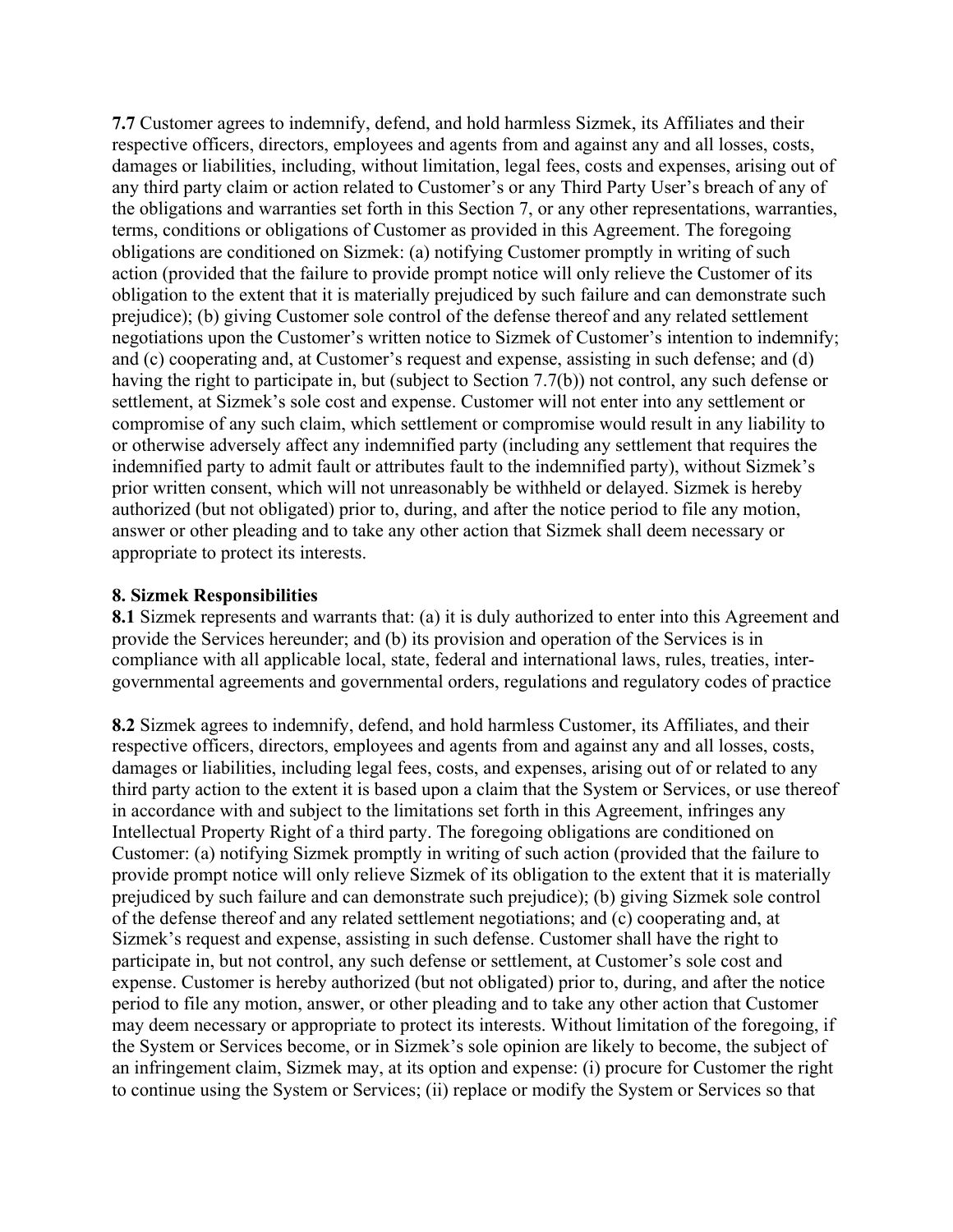they become non-infringing; or (iii) accept return of any deliverables provided as a result of the Services, terminate this Agreement or the applicable Order, in whole or in part, as appropriate, upon written notice to Customer and refund Customer any Fees pre-paid in respect of the Services upon such termination. Notwithstanding the foregoing, Sizmek will be relieved of its obligation under this Section 8.2 to the extent that any third party action is based upon: (A) any Customer Materials; (B) any use of the System or Services not in accordance with this Agreement; (C) any use of the Services in combination with products, equipment, software, or data not supplied by Sizmek if such infringement would have been avoided if not for the combination with such products, equipment, software, or data; (D) any use of any release of the System or Services other than the most current release made available to Customer; or (E) any modification of the System or Services by Customer, its agents or subcontractors. THIS SECTION 8.2 STATES SIZMEK'S ENTIRE LIABILITY AND CUSTOMER'S EXCLUSIVE REMEDY FOR ANY THIRD PARTY CLAIMS OF INFRINGEMENT.

### **9. Fees**

**9.1** All Fees payable under this Agreement by Customer will be made in accordance with the payment terms set forth in this Section 9, and are exclusive of any applicable taxes payable in connection with the Services, including, without limitation, VAT or any relevant local sales taxes, for which Customer will be responsible. All usage of any Services will be determined by Sizmek metering. Non-payment of any Sizmek invoice in accordance with the payment terms set forth in this Section 9 will be a material breach of this Agreement. Customer waives all claims related to Fees, unless made within 60 days after the date charged. Unless otherwise agreed by Sizmek in advance in writing, Customer may not offset any payment due under this Agreement against any other payment to be made under this Agreement.

**9.2** Unless otherwise agreed between Sizmek and Customer in an MSA or Order, Sizmek shall invoice Customer on a monthly basis, and payment of Sizmek invoices shall be due to Sizmek within net thirty (30) days of the invoice date and shall be made by wire transfer or other method approved by Sizmek. Customer agrees to pay Sizmek such Fee amounts in the applicable local currency invoiced by Sizmek, or such other currencies as Customer and Sizmek may mutually agree from time to time. Customer agrees to provide Sizmek with an authorized email address so that Sizmek may transmit invoices via email delivery.

**9.3** Unless otherwise agreed in an Order or MSA, the Fees for the Services will be Sizmek's then-applicable standard rates. If Customer uses any Services for which the Fees are not specified in an MSA or Order, then the Fees for such Services will be Sizmek's then-applicable standard rates.

**9.4** Each party will be responsible, as required under applicable law, for identifying and paying all taxes and other governmental fees and charges (and any penalties, interest, and other additions thereto) that are imposed on that party upon or with respect to the transactions and payments under this agreement. All fees payable by you are exclusive of applicable taxes and duties, including, without limitation, VAT, excise taxes, sales and transaction taxes, and gross receipts taxes ("**Indirect Taxes**"). You will provide such information to Sizmek as reasonably required to determine whether Sizmek is obligated to collect Indirect Taxes from you. Sizmek shall not collect, and you shall not pay, any such Indirect Tax or duty for which you furnish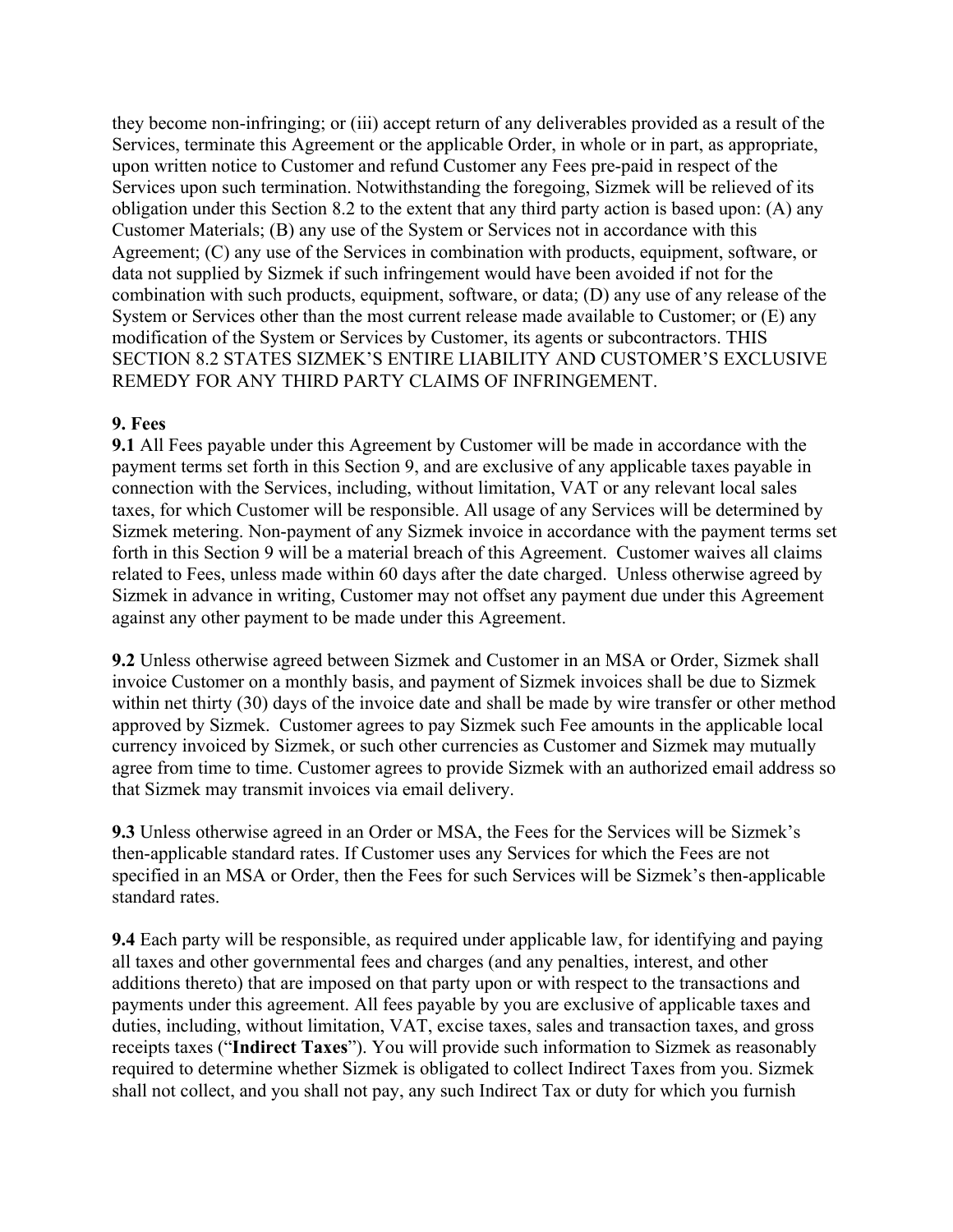Sizmek a properly completed exemption certificate or a direct payment permit certificate or for which Sizmek may claim an available exemption from Indirect Tax. All payments made by you to Sizmek under this agreement will be made free and clear of any withholding or deduction for taxes. If any such taxes (for example, international withholding taxes) are required to be withheld on any payment, you will pay such additional amounts as are necessary so that the net amount received by Sizmek is equal to the amount then due and payable under this Agreement. Sizmek will provide you with such tax forms as are reasonably requested in order to reduce or eliminate the amount of any withholding or deduction for taxes in respect of payments made under this Agreement.

**9.5** With respect to ad serving services, Customer will be billed per the following scenarios with respect to System settings: The designated ad format (e.g., video) will continue to be served until the predefined stop event (if any), after which default images will continue to be served instead, in each case as set forth in the System. Impressions served until the stop event (if any) will be billed at their applicable rate, and any impression served afterwards will be billed at the default image rate. Notwithstanding any "stop serving" settings or termination of an Order by Customer, Customer will pay Sizmek at its standard rates for professional, creative, and other related services rendered through the date of termination, cancellation or "stop serving" setting, regardless of the number of impressions served.

**9.6** If Customer fails to pay any amount payable by it under this Agreement in accordance with Section 9.2, Sizmek may charge Customer interest on the overdue amount (payable by Customer immediately on demand) from the due date up to the date of actual payment, after as well as before judgment, at the rate of 1.5% per month or the highest rate allowed by law, whichever is less. Such interest will accrue on a daily basis and be compounded on a monthly basis. Customer will also be responsible for payment of all reasonable expenses (including attorneys' fees and costs) incurred by Sizmek in collecting any overdue amounts from Customer.

**10. DISCLAIMER.** EXCEPT AS EXPRESSLY SET FORTH IN THIS AGREEMENT, THE SYSTEM, AND THE SERVICES ARE PROVIDED "AS IS" AND ON AN "AS AVAILABLE" BASIS AND SIZMEK DOES NOT MAKE OR GIVE ANY REPRESENTATION, WARRANTY, CONDITION OR OTHER TERM (COLLECTIVELY, **"PROMISES"**) OF ANY KIND, WHETHER EXPRESS, IMPLIED, STATUTORY OR OTHERWISE WITH RESPECT TO THE SYSTEM OR THE SERVICES AND EXCEPT TO THE EXTENT PROHIBITED BY APPLICABLE LAW, SIZMEK DISCLAIMS ALL IMPLIED PROMISES WITH RESPECT TO THE SYSTEM AND THE SERVICES, INCLUDING, WITHOUT LIMITATION, ANY IMPLIED PROMISES OF MERCHANTABILITY, SATISFACTORY QUALITY, FITNESS FOR A PARTICULAR PURPOSE, NON-INFRINGEMENT OR QUIET ENJOYMENT, AND ANY PROMISES ARISING OUT OF ANY COURSE OF DEALING, PERFORMANCE, OR TRADE USAGE. SIZMEK WILL NOT BE HELD RESPONSIBLE FOR: (A) ANY ERRORS OR INACCURACIES IN ANY CUSTOMER MATERIALS OR SITE CONTENT; (B) SERVICE INTERRUPTIONS DUE TO FACTORS REPRESENTING INHERENT RISKS ASSOCIATED WITH THE USE OF ELECTRONIC COMMUNICATIONS, INCLUDING NETWORK INTERRUPTIONS (INCLUDING THE INTERNET), COMMUNICATIONS FAILURES, THIRD PARTY SERVER DOWNTIME, POWER OUTAGES OR SYSTEM FAILURES; OR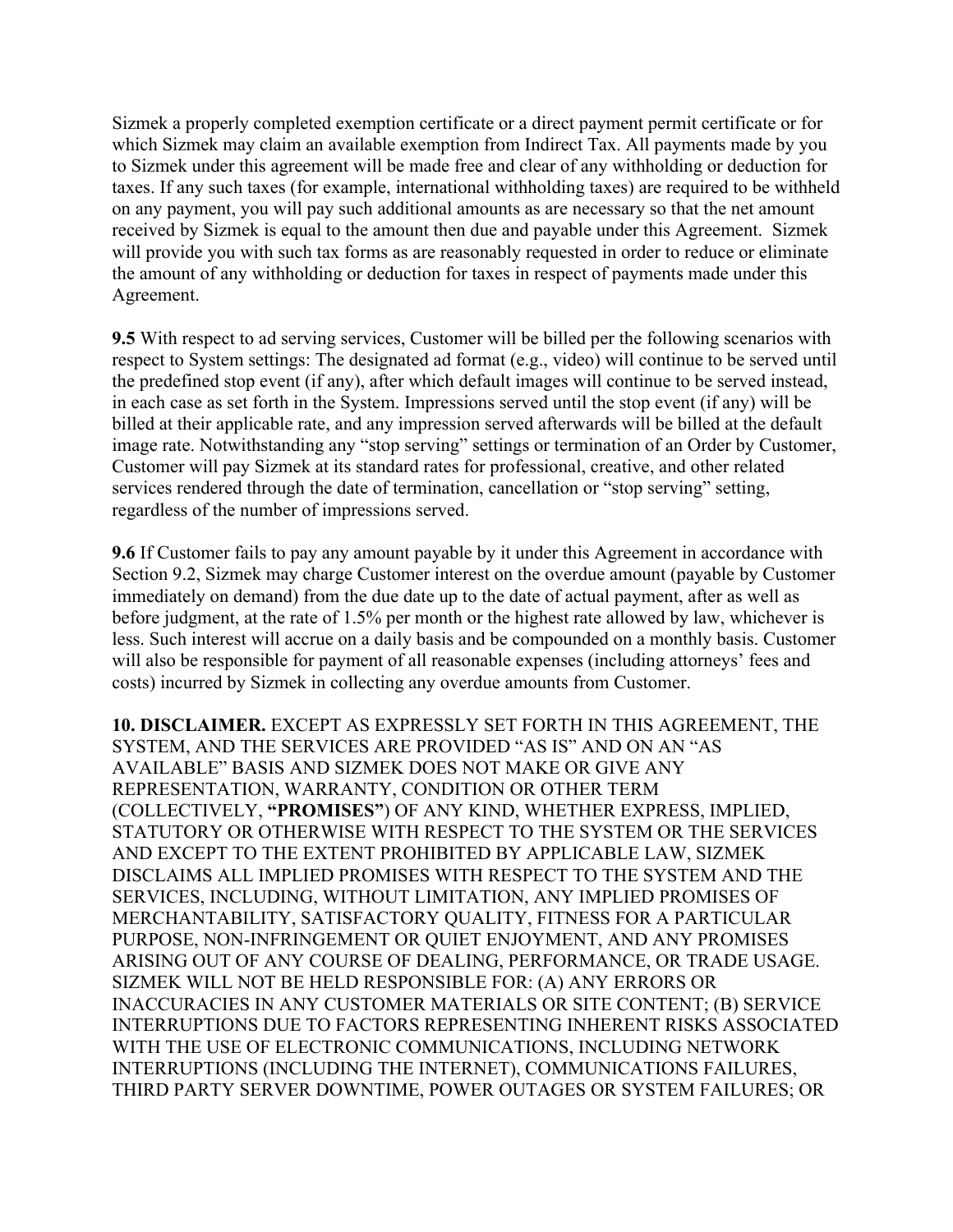(C) ANY UNAUTHORIZED ACCESS TO, USE OF, ALTERATION OF OR DELETION, DESTRUCTION, DAMAGE OR LOSS OF CUSTOMER'S OR ANY THIRD PARTY USER'S CUSTOMER MATERIALS, SITE CONTENT OR OTHER MATERIALS, DATA, IMAGES, SOUNDS, TEXT INFORMATION OR CONTENT. SIZMEK MAY DISCONTINUE ANY ASPECT OF THE SYSTEM OR THE SERVICES, OR MAY CHANGE THE NATURE, FEATURES, FUNCTIONS, SCOPE OR OPERATION OF THE SYSTEM OR THE SERVICES, AT ANY TIME. SIZMEK ALSO DOES NOT IN ANY WAY MAKE ANY PROMISES THAT THE SYSTEM OR THE SERVICES WILL BE PROVIDED IN AN UNINTERRUPTED MANNER, ERROR-FREE OR FREE FROM HARMFUL COMPONENTS. IN ADDITION, SIZMEK MAKES NO PROMISES THAT THE SYSTEM OR THE SERVICES WILL MEET CUSTOMER'S REQUIREMENTS OR EXPECTATIONS OR THAT CUSTOMER WILL ACHIEVE ANY PARTICULAR RESULT FROM USING THE SYSTEM OR THE SERVICES. CUSTOMER ACKNOWLEDGES AND AGREES THAT NEITHER CUSTOMER NOR ITS THIRD PARTY USERS HAVE ENTERED INTO THIS AGREEMENT IN RELIANCE ON ANY PROMISES (WHETHER INNOCENT OR NEGLIGENT) EXCEPT AS EXPRESSLY SET FORTH IN THIS AGREEMENT.

### **11. Limitation of Liability**

**11.1** EXCEPT AS EXPRESSLY SET FORTH IN SECTION 11.3, IN NO EVENT (EXCLUDING THE EVENT OF BREACH OF SECTION 4, 5, 6 OR 7 BY CUSTOMER) WILL EITHER PARTY ON BEHALF OF ITSELF AND ITS AFFILIATES BE LIABLE FOR ANY LOSSES OR DAMAGES THAT MAY BE SUFFERED BY THE OTHER PARTY, WHETHER THE SAME ARE SUFFERED INDIRECTLY OR ARE CONSEQUENTIAL, AND WHETHER THE SAME ARISE IN CONTRACT, TORT (INCLUDING NEGLIGENCE) OR OTHERWISE HOWSOEVER, THAT FALL WITHIN ANY OF THE FOLLOWING CATEGORIES: (a) SPECIAL DAMAGES EVEN IF THE RELEVANT PARTY WAS AWARE OF THE CIRCUMSTANCES IN WHICH SUCH SPECIAL DAMAGES COULD ARISE; (b) LOSS OF PROFITS; (c) LOSS OF ANTICIPATED SAVINGS; (d) LOSS OF BUSINESS OPPORTUNITY; (e) LOSS OF GOODWILL; OR (f) LOSS OR CORRUPTION OF DATA.

**11.2** IN NO EVENT WILL SIZMEK'S LIABILITY UNDER THIS AGREEMENT, WHETHER ARISING IN CONTRACT, TORT (INCLUDING NEGLIGENCE) OR OTHERWISE, EXCEED THE TOTAL AMOUNT ACTUALLY PAID TO SIZMEK BY CUSTOMER UNDER THIS AGREEMENT DURING THE SIX (6) MONTHS IMMEDIATELY PRECEDING THE DATE ON WHICH THE FIRST OF ANY CLAIMS IS MADE IN CONNECTION WITH THIS AGREEMENT.

**11.3** THE EXCLUSIONS AND LIMITATIONS SET FORTH IN THIS SECTION 11 AND ELSEWHERE IN THIS AGREEMENT WILL APPLY TO THE FULLEST EXTENT PERMISSIBLE AT LAW, BUT NEITHER PARTY WILL EXCLUDE OR LIMIT LIABILITY FOR: (a) DEATH OR PERSONAL INJURY CAUSED BY ITS NEGLIGENCE OR THAT OF ITS OFFICERS, EMPLOYEES, CONTRACTORS OR AGENTS ACTING IN THE COURSE OF THEIR DUTIES; (b) FRAUD OR FRAUDULENT MISREPRESENTATION; OR (c) ANY OTHER LIABILITY WHICH MAY NOT BE EXCLUDED OR LIMITED BY LAW.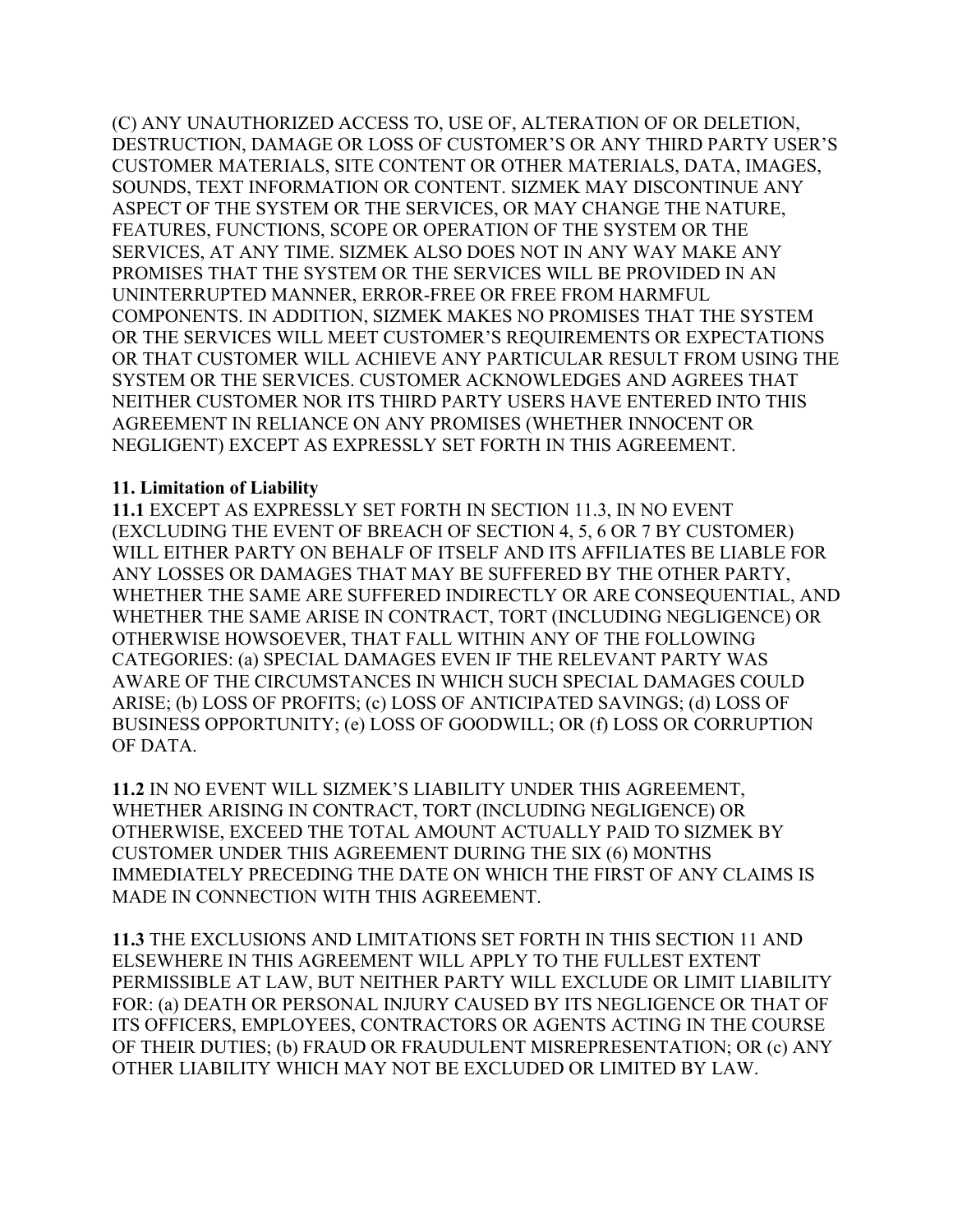**12. Term and Termination.** The Term of this Agreement and any Order will be as set forth in the MSA or the applicable Order unless: (a) terminated earlier in accordance with this Section 12; or (b) the Services continue to be used by Customer after the expiration of the Term as set forth in the MSA or the applicable Order, in which case the Term will thereafter renew on a month-to-month basis until either party terminates this Agreement or the applicable Order by giving thirty (30) days' prior written notice to the other party. Either party may terminate this Agreement immediately if: (i) the other party is in material breach hereunder and fails to cure such breach within ten (10) calendar days of written notice being provided by the party seeking to terminate; or (ii) the other party becomes insolvent or seeks protection under any bankruptcy, receivership, trust deed, creditors arrangement, composition or comparable proceeding, or if any such proceeding is instituted against the other party (and not dismissed within ninety (90) days). Unless otherwise provided in an Order, Sizmek may terminate this Agreement or such Order for any reason upon thirty (30) days' prior written notice to Customer. The requirement to make any payment that has become due, in addition to Sections 4 through 8 and 10 through 15 of these Terms of Use, will survive the completion, expiration, termination, or cancellation of this Agreement for any reason, as will any other provision of this Agreement that is intended to survive in accordance with its terms.

**13. Force Majeure.** Neither party will be responsible for delay or failure in performing obligations under this Agreement resulting from the occurrence of an event beyond the control of such party. Such force majeure events include lightning, flood, hurricane, tornado, fire, war, terrorism, strikes, lockouts or other labor disputes, decisions or omissions of authorities and new legislation. Any party that wishes to invoke an event as set forth above will notify the other party of the occurrence of the force majeure event. Should the force majeure event continue for more than thirty (30) days, the party claiming the force majeure event will have the right to terminate this Agreement with immediate effect by giving written notice to the other party. In the event that Customer exercises its right to terminate this Agreement under this Section 13, it will immediately pay to Sizmek all Fees incurred, due and payable to Sizmek under the terms of this Agreement up to the effective date of such termination.

**14. General.** This Agreement represents the entire understanding between the parties and supersedes all prior written and all prior and contemporaneous oral agreements relating to the subject matter hereof. The parties may not amend these Terms of Use, the MSA, or any Order except by a written agreement of the parties that identifies itself as an amendment to these Terms of Use, the MSA, or such Order, as applicable; provided that Sizmek may modify these Terms of Use at any time by posting such modification on the System or applicable Sizmek website or by notifying Customer by email, and such revised Terms of Use will supersede and replace all earlier versions. If Customer does not agree to any such modification, its sole remedy is to terminate this Agreement upon written notice to Sizmek. Customer's and its Third Party Users' continued use of the System or any portion of the Services will be deemed to be acceptance by Customer and its Third Party Users of any such modified version of these Terms of Use. Notwithstanding the foregoing, if Customer has an existing agreement in force with Sizmek that specifically overrides a previous version of the Sizmek Terms of Use, then such existing agreement will remain in full force and effect until expiration or termination in accordance with its terms, without modification by these Terms of Use, to the extent such agreement is in direct conflict with the Terms of Use. These Terms of Use will apply to all MSAs and Orders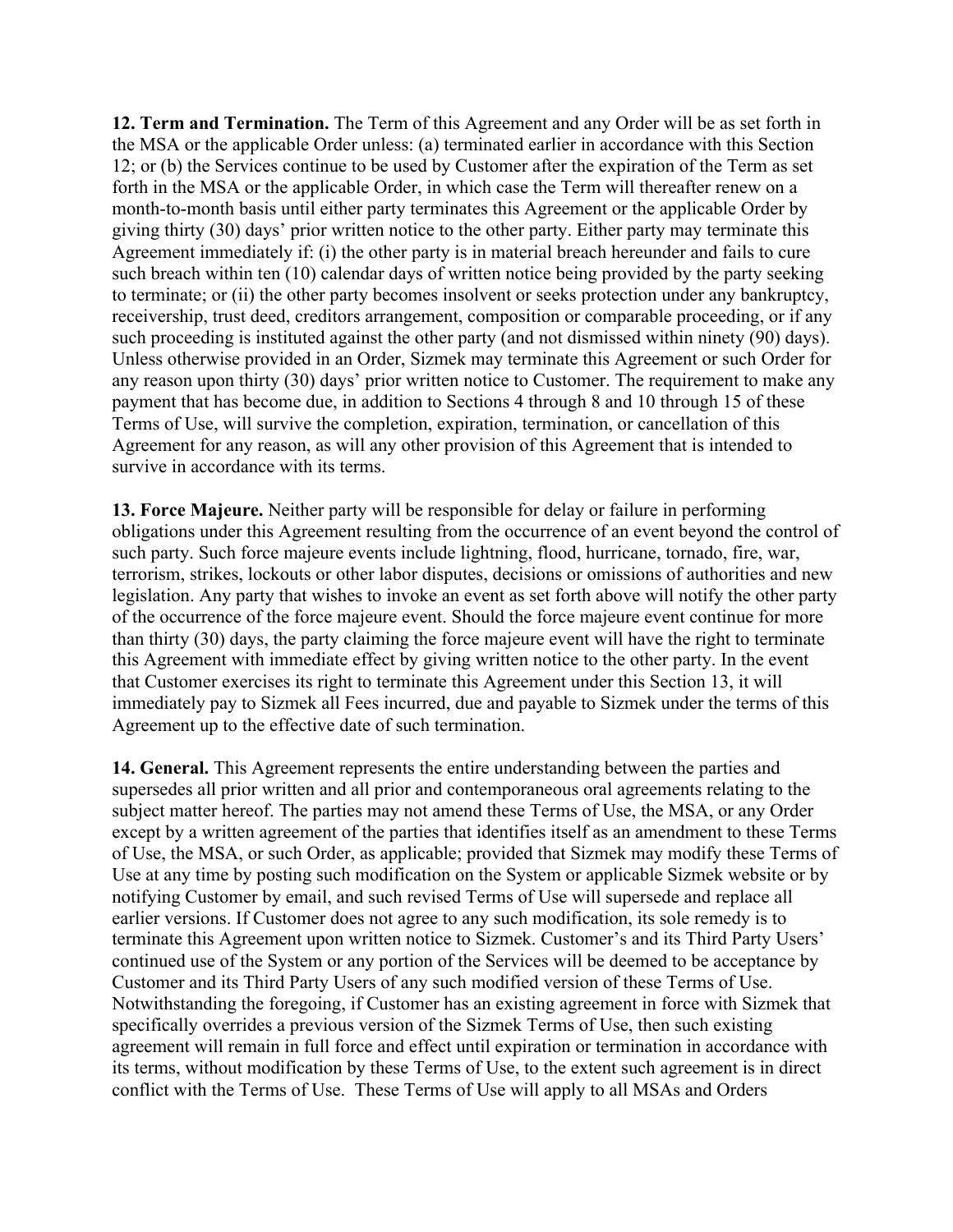submitted in connection with this Agreement, and any preprinted, additional, or supplemental terms in, on or associated with any Customer-submitted ordering documents, including purchase or insertion orders, will not apply and will not be binding upon Sizmek. Sizmek may provide notices to Customer, at Sizmek's option, by email to the email address provided by Customer to Sizmek, by mail to the postal address provided by Customer to Sizmek, or by posting on the System or any Sizmek website to which Customer has access in connection with this Agreement. It is Customer's responsibility to ensure that the email address and any other contact information it provides to Sizmek is updated and correct at all times during the Term. Changes to Customer's contact information should be sent to Customer's designated Sizmek service representative, with a copy via email to Collectors@sizmek.com. Customer and Sizmek are independent contractors and nothing in this Agreement will give Customer the right, power or authority to create any obligation or responsibility on behalf of Sizmek. Except as otherwise set forth in this Agreement, neither Customer nor Sizmek will have any right, power, or authority to create any obligation or responsibility on behalf of the other and this Agreement is not intended to benefit, nor will it be deemed to give rise to any rights in, any third party. Notwithstanding the foregoing, Customer acknowledges and agrees that (a) Sizmek may perform any of its obligations or exercise any of its rights under this Agreement through one or more of its Affiliates and (b) AEC is a third-party beneficiary of this Agreement, and nothing in this Agreement shall be construed to prevent the Sizmek Contracting Entities, acting on behalf of AEC, or AEC, acting on its own behalf, from exercising any rights or remedies granted to the Sizmek Contracting Entities under this Agreement or applicable law. Customer may not assign its obligations under this Agreement without prior written consent of Sizmek. Any attempt to assign in violation of this section is void in each instance. Sizmek may assign this Agreement (or any of its rights and obligations under this Agreement) (i) to any of its Affiliates; or (ii) in connection with any merger, consolidation, reorganization, sale of all or substantially all of its assets or any similar transaction. No waiver of any right, power, condition or remedy is effective unless given in writing and signed by the party waiving such right or condition. No failure or delay on the part of a party in exercising any right, power, condition or remedy under this Agreement will operate as a waiver, nor will any single or partial exercise of any such right, power, condition or remedy preclude any other or further exercise or the exercise of any other right, power, condition or remedy. Any provision of this Agreement that is prohibited or unenforceable in any jurisdiction will, as to such jurisdiction, be ineffective only to the minimum extent necessary without invalidating the remaining provisions of this Agreement or affecting the validity or enforceability of any provision in any other jurisdiction. Notwithstanding anything to the contrary herein, nothing in the Agreement shall, or shall be interpreted or construed to, induce or require either party hereto to act in any manner (including taking or failing to take any actions in connection with a transaction) which is inconsistent with or penalized under any U.S. laws, regulations, rules or requirements that apply to any party to the Agreement. Any claim against Sizmek and/or its Affiliates will be adjudicated on an individual basis and will not be consolidated in any proceeding with any claim or controversy of any other party. As used in this Agreement, the word "including" is a term of enlargement meaning "including without limitation" and does not denote exclusivity. The defined terms herein will apply equally to both the singular and plural forms of the terms defined. Whenever the context may require, any pronoun will include the corresponding masculine, feminine and neuter forms. All references in these Terms of Use to "Sections" will be deemed to be references to the corresponding Section of these Terms of Use unless the context requires otherwise. The section headings and subheadings contained in these Terms of Use are